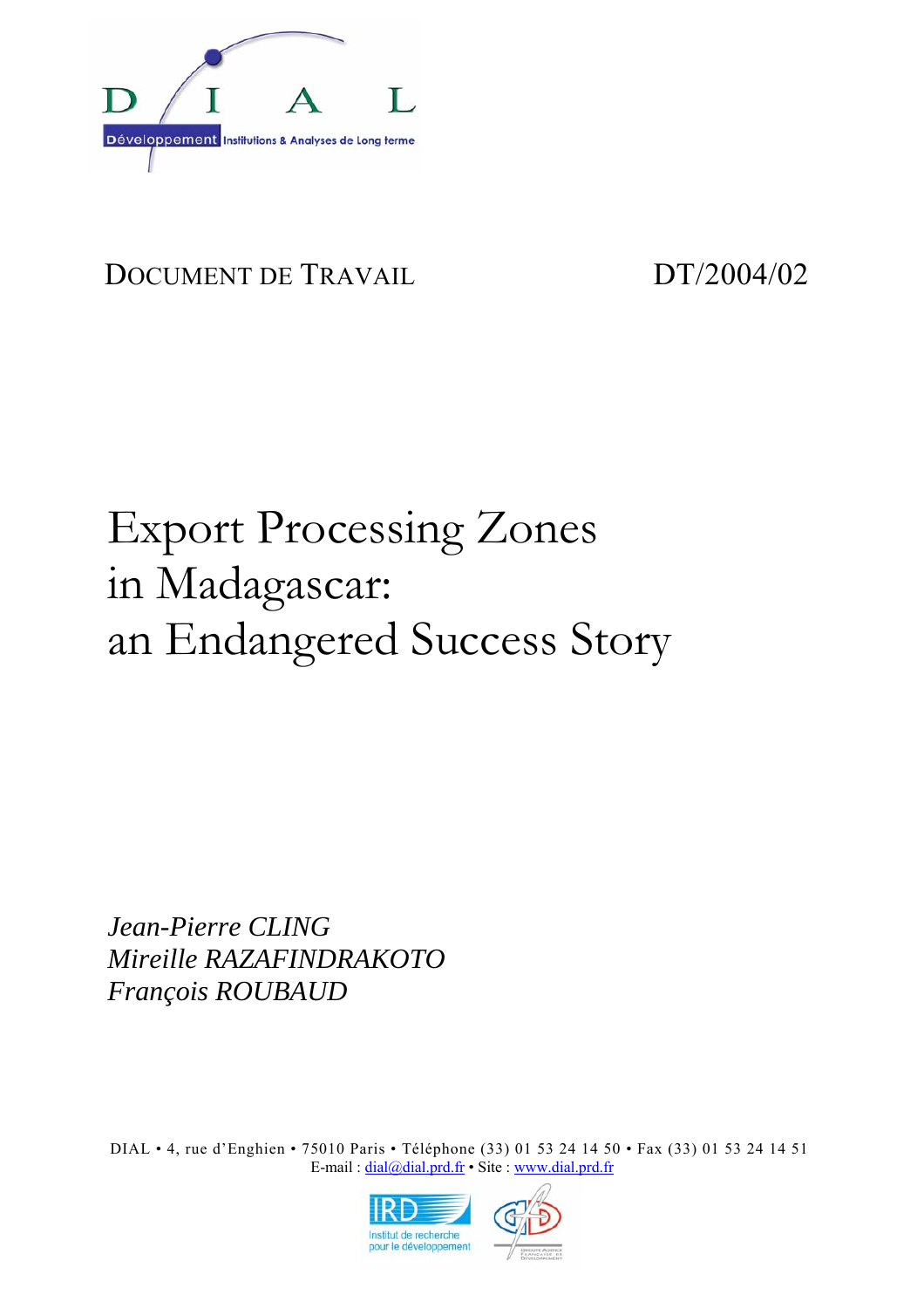# **EXPORT PROCESSING ZONES IN MADAGASCAR: AN ENDANGERED SUCCESS STORY**

Jean-Pierre Cling (DIAL – UR CIPRE de l'IRD) cling@dial.prd.fr

Mireille Razafindrakoto (DIAL - UR CIPRE de l'IRD) razafindrakoto@dial.prd.fr

François Roubaud (DIAL - UR CIPRE de l'IRD) roubaud@dial.prd.fr

## **Document de travail DIAL / Unité de Recherche CIPRE**  Mars 2004

## **RESUME**

Le succès de la Zone Franche d'exportation à Madagascar depuis 1990 constitue un cas unique en Afrique avec celui de l'Ile Maurice. Ce papier montre que la Zone Franche a eu un impact macroéconomique très important en termes d'exportations et d'emplois. Grâce à elle, Madagascar était ainsi devenu le deuxième exportateur africain de produits de l'habillement derrière l'Ile Maurice avant la crise politique de 2002. Les salaires moyens versés dans la Zone Franche sont inférieurs à ceux des autres secteurs formels d'activité. Mais cet écart est dû aux caractéristiques de la main-d'œuvre employée, sachant que nos estimations ne mettent pas en évidence de différences significatives dans le mode de rémunération salariale entre la Zone Franche et le reste de l'économie. Par ailleurs, les conditions sociales dans la Zone Franche sont meilleures. Nous concluons en montrant que l'avenir de la Zone Franche est menacé par le nouveau cadre commercial multilatéral.

#### **ABSTRACT**

The success of export processing zones in Madagascar, or Zone Franche, since 1990 is an isolated case in Africa, apart from Mauritius. This paper explains that Zone Franche has had a very significant macro-economic impact in terms of exports and jobs. Thanks to Zone Franche, before the 2002 crisis Madagascar had become the second largest African exporter of clothing, after Mauritius. The average wages paid in Zone Franche are lower than in the other formal sectors of activity, which is due to the characteristics of the labour employed. On the contrary, social conditions are better. The paper concludes that the future of Zone Franche is threatened by the new multilateral trade framework.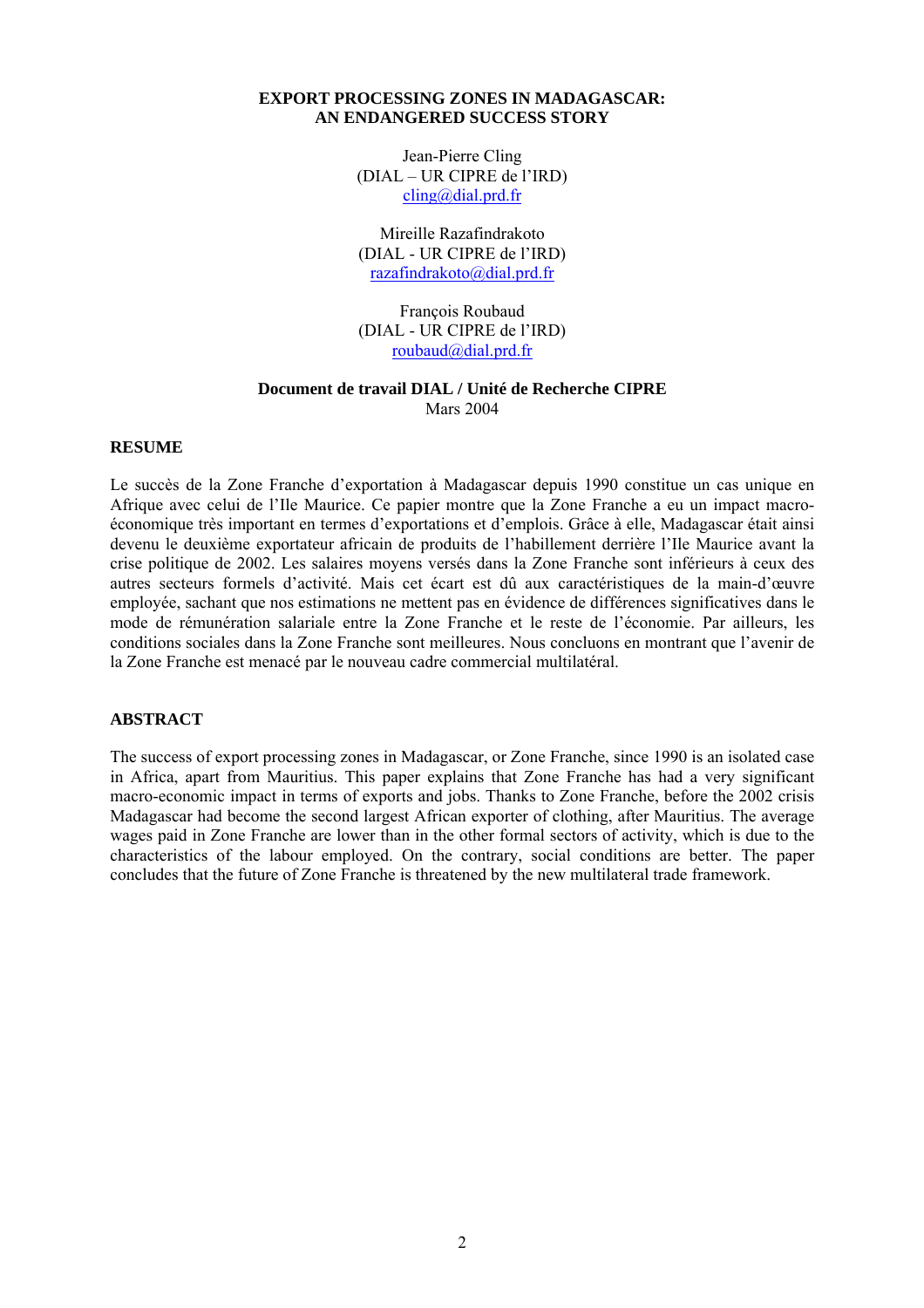# **Contents**

| 2. REMUNERATION AND SOCIAL CONDITIONS IN ZONE FRANCHE  11        |  |
|------------------------------------------------------------------|--|
| 3. IMPACT OF THE CRISIS ON THE EPZs AND STAKES FOR THE FUTURE 18 |  |
|                                                                  |  |

# **List of Tables**

| Table 1: | Comparative figures for customs and ITC data on total exports of goods and exports from EPZs |  |
|----------|----------------------------------------------------------------------------------------------|--|
| Table 2: |                                                                                              |  |
| Table 3: | Evolution in the breakdown of employment in Antananarivo by institutional sector from 1995   |  |
| Table 4: | Characteristics of the labour force in the EPZs compared with the other sectors              |  |
| Table 5: | Equation of hourly wages in EPZ / rest of formal industrial sector (1995-2001) 14            |  |
| Table 6: |                                                                                              |  |
| Table 7: | Share of employees with job benefits in Zone Franche compared with the other sectors         |  |
| Table 8: | Evolution of jobs and wages by institutional sector (Antananarivo), 2001-2002 19             |  |
| Table 9: |                                                                                              |  |

# **List of Graphs**

| Graph $1$ a:  | Export diversification index for several African countries (number of products exported     |
|---------------|---------------------------------------------------------------------------------------------|
| Graph $1 b$ : | Export diversification index for several African countries (number of equivalent products)9 |
| Graph 2:      | Evolution of median hourly earnings by institutional sector (1995-2001) in US cents 1995 12 |
| Graph $3a$ :  | Evolution of relative wages and wage premium in Zone Franche from 1995 to 2001:             |
| Graph $3 b$ : | Evolution of relative earnings and earnings premium in Zone Franche from 1995 to 2001: Zone |
| Graph 4:      |                                                                                             |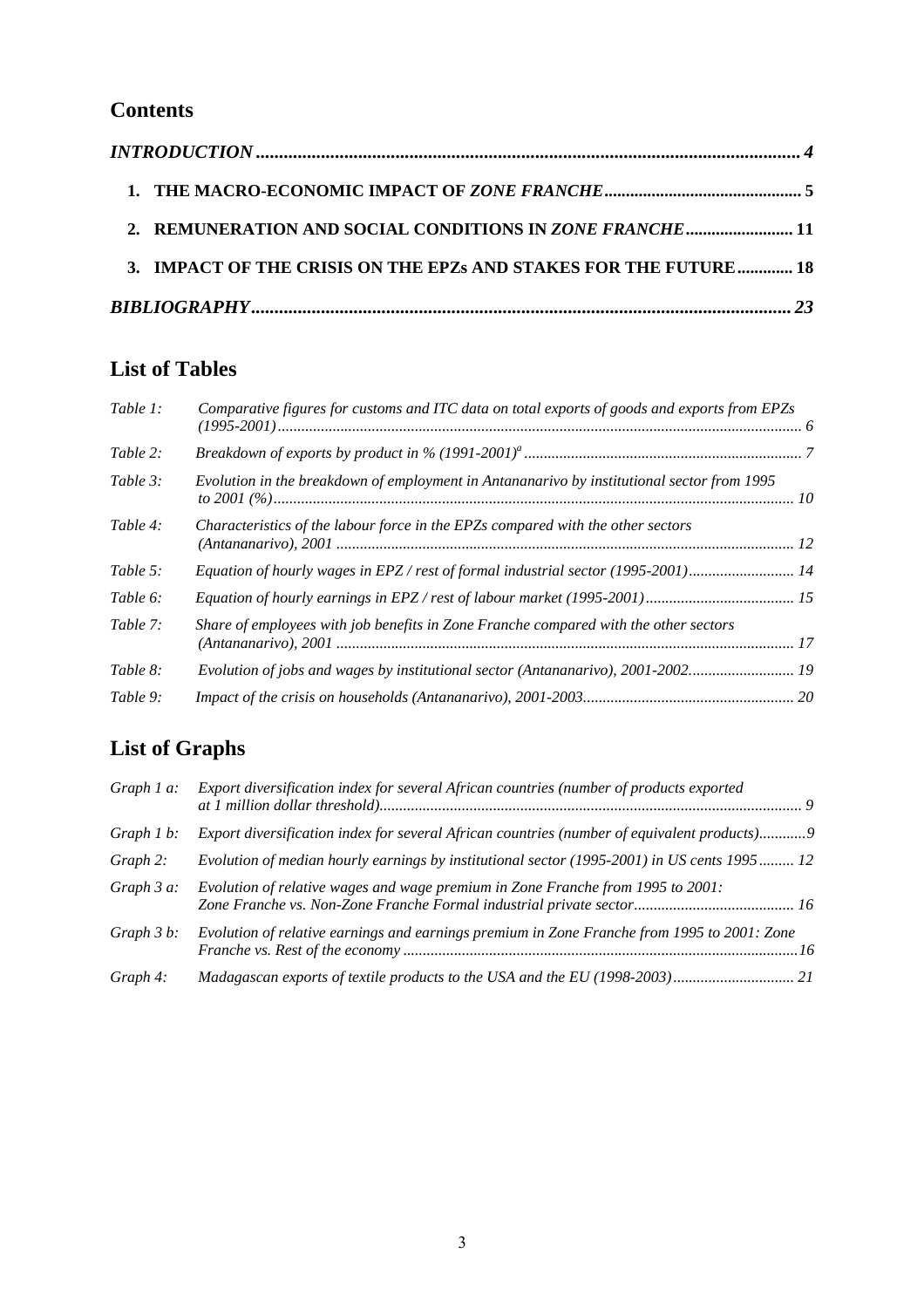# **INTRODUCTION**

There has been a significant increase in the numbers of Export Processing Zones (EPZs) set up in developing countries in recent years. According to the ILO (2003), 116 countries had introduced such systems in 2002 compared with just 25 in 1975. During the same period, total employment in EPZs worldwide rose from less than 1 million to 13 million employees excluding China (ILO, 2003). This expansion can be explained by the fact that nearly all of these countries have now adopted export-led growth policies, which have encouraged them to actively promote foreign investment.

In economic theory, EPZs are a second-best optimum, consisting in compensating for removing one distortion (a customs duty) by introducing another (a subsidy). This implies that the impact of these systems on well-being in the host country is, in principle, undetermined, if distributive or dynamic effects such as transfers of technology or competencies are not taken into account (Jenkins, Esquivel & Larrain*.*, 1998). Whatever the case may be, such transfers are probably limited due to the low level of integration of the EPZs into the local economy (by nature, duty free imports encourage minimal local integration) and the poor qualifications of the labour employed (Cling, Gros, Letilly, Martinet & Valersteinas., 2002).

Despite this uncertainty, most empirical cost-benefit analyses underline the returns generated by the EPZs, particularly in terms of external revenues and employment (Jayanthakumaran, 2003; Warr, 1989; Jenkins *et al*., 1998).

The results of these studies are less categorical when it comes to the wages paid by the EPZs in comparison to those paid by the rest of the economy. They all agree that the situation varies enormously from one country and from one sector to another. If we limit our study to the textile and clothing sector, Kusago & Tzannatos (1998) consider that there are no significant differences between the wages paid in Asian EPZs in this sector and those paid by other companies in the same sector. Economic literature on the subject suggests that, given that most of the labour is female, the low average wages can be explained by low levels of qualifications and by the wage discrimination generally suffered by women, without EPZs seeming to practice a systematic policy of specific remuneration for given jobs (Madani, 1999). However, it has to be noted that none of the above mentioned studies is based on individual wage data but only on sector wages.

As EPZs do not practice specific wage discrimination, their poor image as regards social issues mainly stems from the fact that the working conditions are generally considered as more difficult than in the other economic sectors. Social legislation is not applied as strictly as elsewhere, and sometimes not applied at all (ILO, 2003; ICFTU, 2003); working hours are longer and the pace of work is higher; trade unions are often forbidden (this was the case until recently in Bangladesh) or at least discouraged, etc.

With Mauritius, Madagascar is the only example of success for EPZs in sub-Saharan Africa, where all the other free zone initiatives have failed despite numerous attempts. The example of Mauritius is well known, but this is not the case for the Madagascan EPZs, or *Zone Franche*<sup>1</sup> . Yet *Zone Franche* has developed in a quite remarkable way in just one decade: it has gained considerable importance in terms of exports and formal employment, making a significant contribution to the economic recovery observed in the second half of the 1990s. In 2000, the 190 active *Zone Franche* companies employed 75,000 workers; total employment exceeded 100,000 people in 2001 on the eve of the crisis (Razafindrakoto & Roubaud, 2002).

The open political conflict that followed the contested presidential election in December 2001 had a drastic impact on the *Zone Franche*. During the first part of 2002, the island suffered simultaneously from the government being split in two, from a blockade of the capital where most *Zone Franche* companies are to be found and a general strike (Raison-Jourde & Raison, 2002; Roubaud, 2002).

<sup>&</sup>lt;sup>1</sup> For example, the working paper on EPZs in Africa published by Watson in 2001 does not even mention them.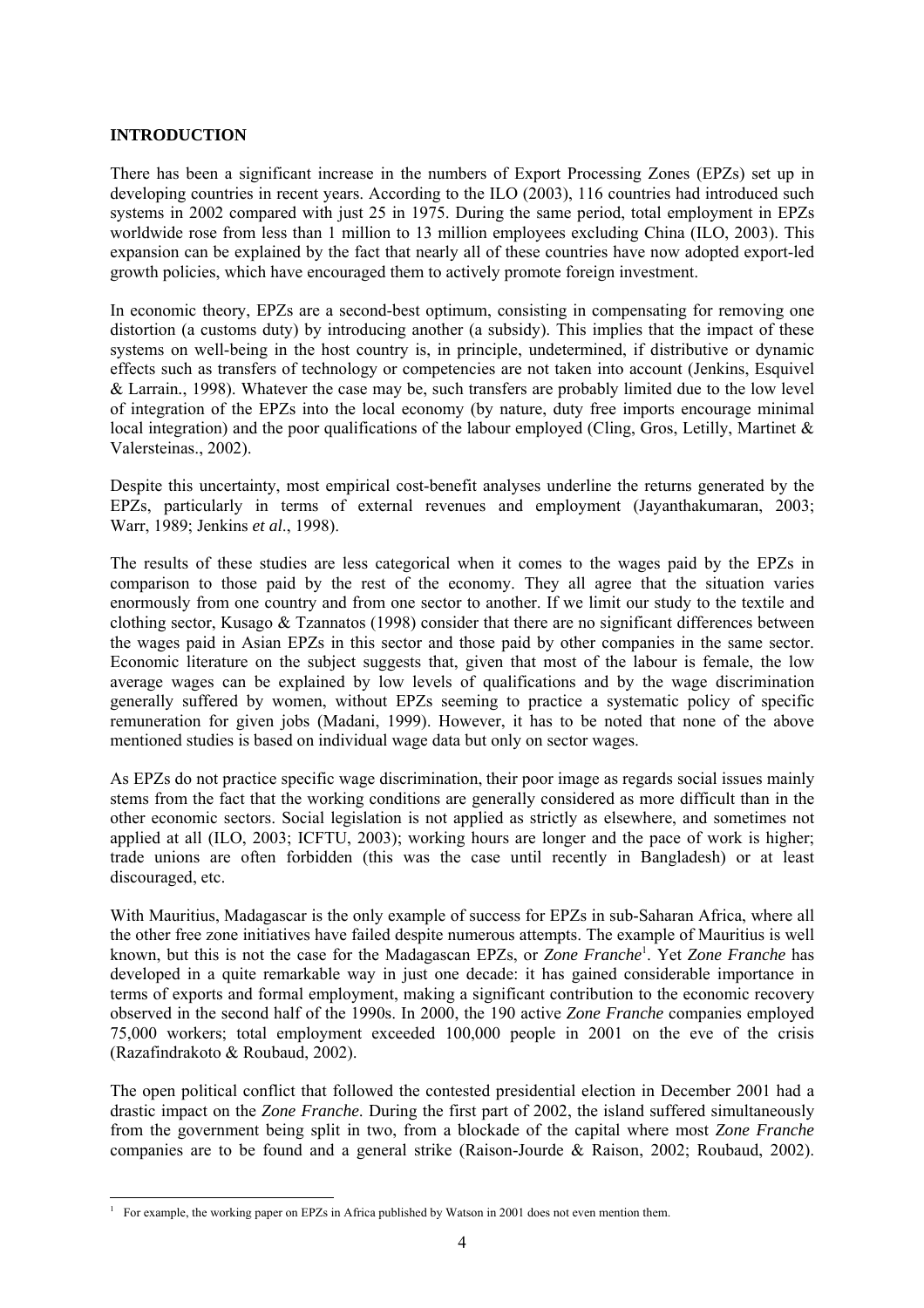Although the crisis came to a peaceful conclusion after a few months, with the challenger Marc Ravolomanana replacing Didier Ratsiraka as President, by then a large number of companies had left for good and, according to the preliminary estimates of exports figures for 2003, activities have not recovered their pre-crisis levels.

In this article, we will look at the macro- and micro-economic impact of *Zone Franche* in Madagascar, in a view to determining whether the effects generally observed in the rest of the world hold in this case too, and we will also examine its future prospects. Our study uses the international databases for foreign trade to help make up for the failings in the national customs statistics, but also mobilises a certain number of national statistical sources with no other equivalent in sub-Saharan Africa, notably the employment surveys carried out annually in the Madagascan capital within a research program conducted by the authors. Thanks to the sum of this data, we are able to conduct an in-depth analysis and to compare the results obtained in Madagascar with those obtained in other countries or regions of the world (Mauritius, Latin America, Asia).

In section 2, we describe the *Zone Franche* rapid development in Madagascar during the 1990s, assessing its impact in terms of both foreign trade and jobs. In section 3, we look at the impact of *Zone Franche* on income, by estimating earnings equations in a view to comparing the wages paid in the *Zone Franche* companies and in other sectors of the economy. We also compare social conditions. We conclude in section 4 by presenting an initial analysis of the impact of the political crisis on the *Zone Franche* and by reflecting on its medium-term prospects.

# **1. THE MACRO-ECONOMIC IMPACT OF ZONE FRANCHE**

The introduction of a special regime for free zone companies in Madagascar in 1990 followed the decision to favour an export-led growth strategy in line with the structural adjustment policies adopted from the end of the 1980s in compliance with recommendations from the Bretton Woods Institutions. The law 91.020 dated 13 August  $1991<sup>2</sup>$  defined the field of application and the tax incentives offered to *Zone Franche* companies (GEFP, 2002), which are under no obligation to set up in specific zones. Companies wishing to benefit from the free zone regime must intend to export at least 95% of their production. Companies providing services to *Zone Franche* can also benefit from the free zone regime.

The *Zone Franche* companies are exempt from all duties and taxes on exports and imports alike. In terms of domestic tax, they are exempt from excise taxes but have been subject to Value Added Tax (VAT) on imported inputs since 1997, although this can be reimbursed at a later date against proof of export. This measure was introduced to limit tax evasion and prevent companies supplying the local market from setting up as *Zone Franche* companies. The *Zone Franche* offers total exemption from tax on profits for a grace period of two years for intensive basic production companies (farming, fishing) and four years for industrial and service companies. They are subject to a fixed rate of 10% in the following years, a rate that is far lower than the common law rate of 35%. They also benefit from reductions in tax on profits corresponding to 75% of the cost of new investments. Finally, *Zone Franche* companies are granted special access to foreign currency and total freedom for capital transfers.

To begin with, the success of *Zone Franche* was mainly assured by French investors, attracted by a French-speaking environment where a large number of their compatriots had already set up business. But the origin of investors became progressively more diversified. First of all, companies sought to make the most of the low labour costs in Madagascar. According to Cadot  $\&$  Nasir (2001), the monthly wage for an unskilled machine operator in the textile industry is less than a third of the equivalent wage in Mauritius, around a half of that in China and only about 60% of that in force in India. Even though work productivity is apparently very much lower in Madagascar than in Mauritius or China (and equal to that in India), unit production costs are among the lowest in the world and lower than levels in the three other countries mentioned above. The choice of Madagascar also helped

 2 Completed by decree 92.809, 16 November 1992 and orders dated 14 May and 12 March 1993.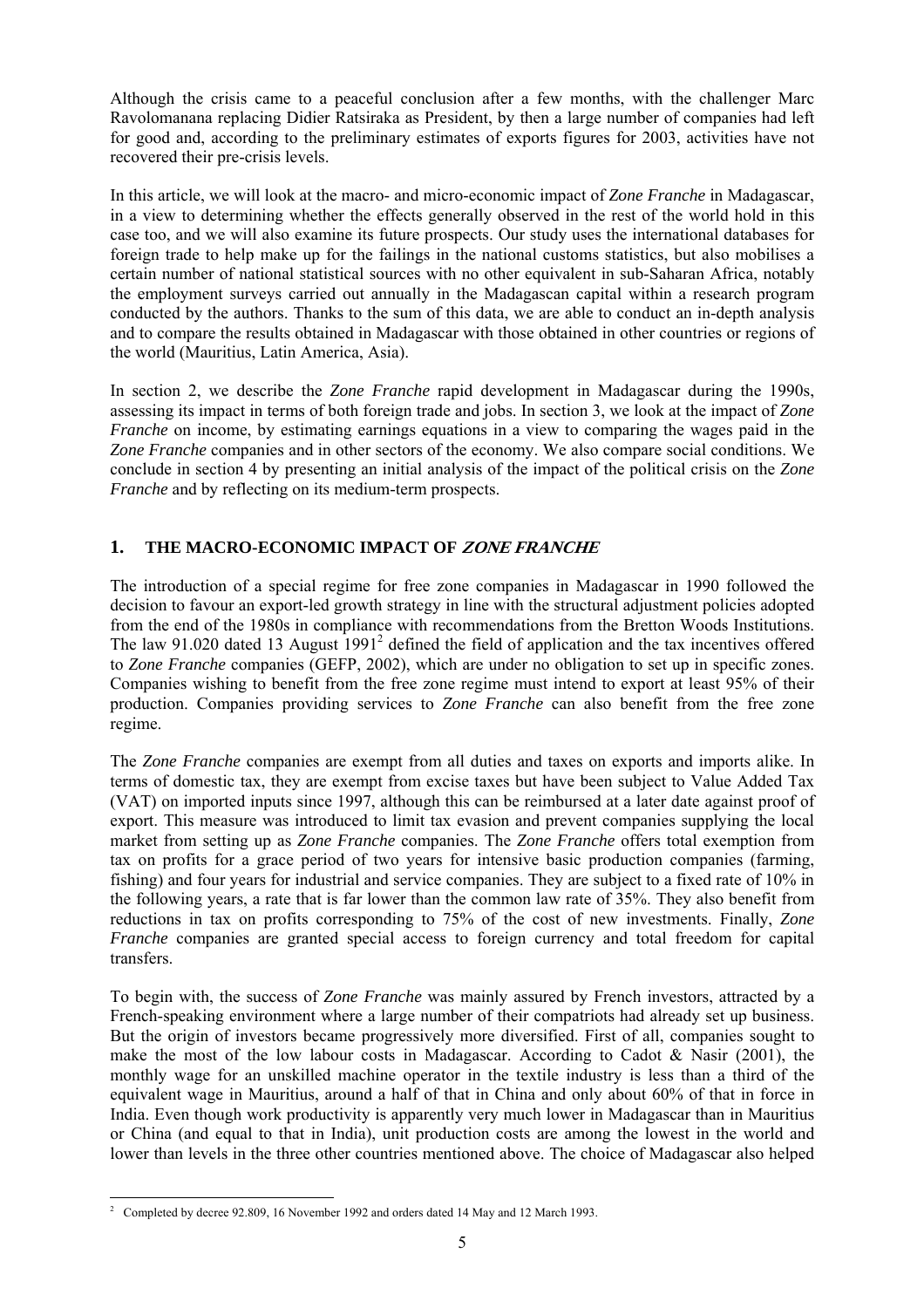get round the textile quotas imposed by the developed countries in the Multi-Fiber Arrangements (as the quotas of many Asian countries were already saturated)<sup>3</sup>, which was a key factor in attracting investments from Mauritius. As of 1997-1998, investments in *Zone Franche* were made in anticipation of the African Growth and Opportunity Act (AGOA) which granted Madagascan exporters quota-free and duty-free access to the American market as of 2000 (Gibbon, 2003). In 1997, the last year for which official data is available, French investors (companies in which this country has a majority holding) represented 46% of jobs in *Zone Franche*, investors of Mauritian origin 28%, Madagascans 11% and Asian investors 7% (the remaining 8% were from various different countries of origin) (MADIO, 1999). According to Banque Centrale de Madagascar (2002), clothing accounted for 90% of the Zone Franche's production in 2001. The remaining 10% was split between the food-processing business, the crafts industry and services (data processing).

Two types of data are available for measuring the evolution of Madagascan exports of goods: first, a direct estimate based on national customs statistics; and second, an indirect estimate based on the sum of world imports from Madagascar (using the "mirror-data" method), as given in the International Trade Centre (ITC) data base<sup> $\overline{4}$ </sup>. The customs statistics provide a direct estimate of total exports from *Zone Franche*, which are subject to specific declarations. The mirror-data, on the contrary, does not distinguish between exports from *Zone Franche*. Given that nearly all exports of clothing come from the *Zone Franche* and that most of its companies are specialised in clothing, it can be assumed that the total exports of clothing products are roughly equivalent to total exports from the *Zone Franche*.

Table 1 shows that both types of data highlight the same trends over the past decade. This agreement leads to the robust conclusion that there was a remarkable expansion both in total exports of goods and of those from the *Zone Franche*. Both sources confirm that exports from Madagascar nearly tripled between 1991 and 2001 in current dollars. Starting from negligible amounts at the beginning of the period, growth in exports from the *Zone Franche* was even more rapid.

# **Table 1: Comparative figures for customs and ITC data on total exports of goods and exports from EPZs (1995-2001)**

|      |         | <b>Total Exports</b> |       |         | Exports from EPZs |        |
|------|---------|----------------------|-------|---------|-------------------|--------|
|      | Customs | <b>ITC</b>           | Ratio | Customs | ITC $(1)$         | Ratio  |
| 1991 | 333.4   | 373.3                | 89.3% | 7.8     | 17.8              | 43.8%  |
| 1992 | 324.0   | 395.3                | 81.9% | 18.2    | 24.9              | 72.9%  |
| 1993 | 334.9   | 418.0                | 80.1% | 49.3    | 54.8              | 900%   |
| 1994 | 447.4   | 545.6                | 82.0% | 48.2    | 98.8              | 48.8%  |
| 1995 | 522.9   | 620.5                | 84.3% | 105.8   | 115.4             | 91.7%  |
| 1996 | 512.3   | 682.8                | 75.0% | 175.5   | 169.4             | 103.6% |
| 1997 | 506.8   | 695.1                | 72.9% | 186.8   | 206.6             | 90.4%  |
| 1998 | 522.4   | 761.2                | 68.6% | 194.6   | 248.4             | 78.3%  |
| 1999 | 583.5   | 795.0                | 73.4% | 223.8   | 294.4             | 76.0%  |
| 2000 | 830.3   | 945.1                | 87.9% | 327.8   | 369.7             | 88.7%  |
| 2001 | 962.5   | 1,111.7              | 83.0% | 339.3   | 467.3             | 72.6%  |

In millions of dollars

*Source*: Central Bank and Ministry of the Economy and Finance; International Trade Centre PC-TAS database

(1) Exports of clothing.

Over the whole period, the mirror-data assessments are systematically higher than the national customs data assessments (except for *Zone Franche* exports in 1996). For total exports, the latter represent between just under 70% and nearly 90% of the former depending on the year; this ratio is more erratic for *Zone Franche* exports. The gap is partly due to differences in methods, as the customs statistics use FOB (Free On Board) measurements, whereas the mirror-data, based on imports, is built

l 3 These results differ from Gibbon (2003), who holds that ownership in the EPZs was mainly Mauritian. This observation is not backed by quantitative data. 4

Founded by UNCTAD and the WTO, the International Trade Centre produces an annual foreign trade database, PC-TAS, using data on foreign trade collected by the United Nations. In this paper, we use the 1991-1995, 1995-1999 and the 1997-2001 bases.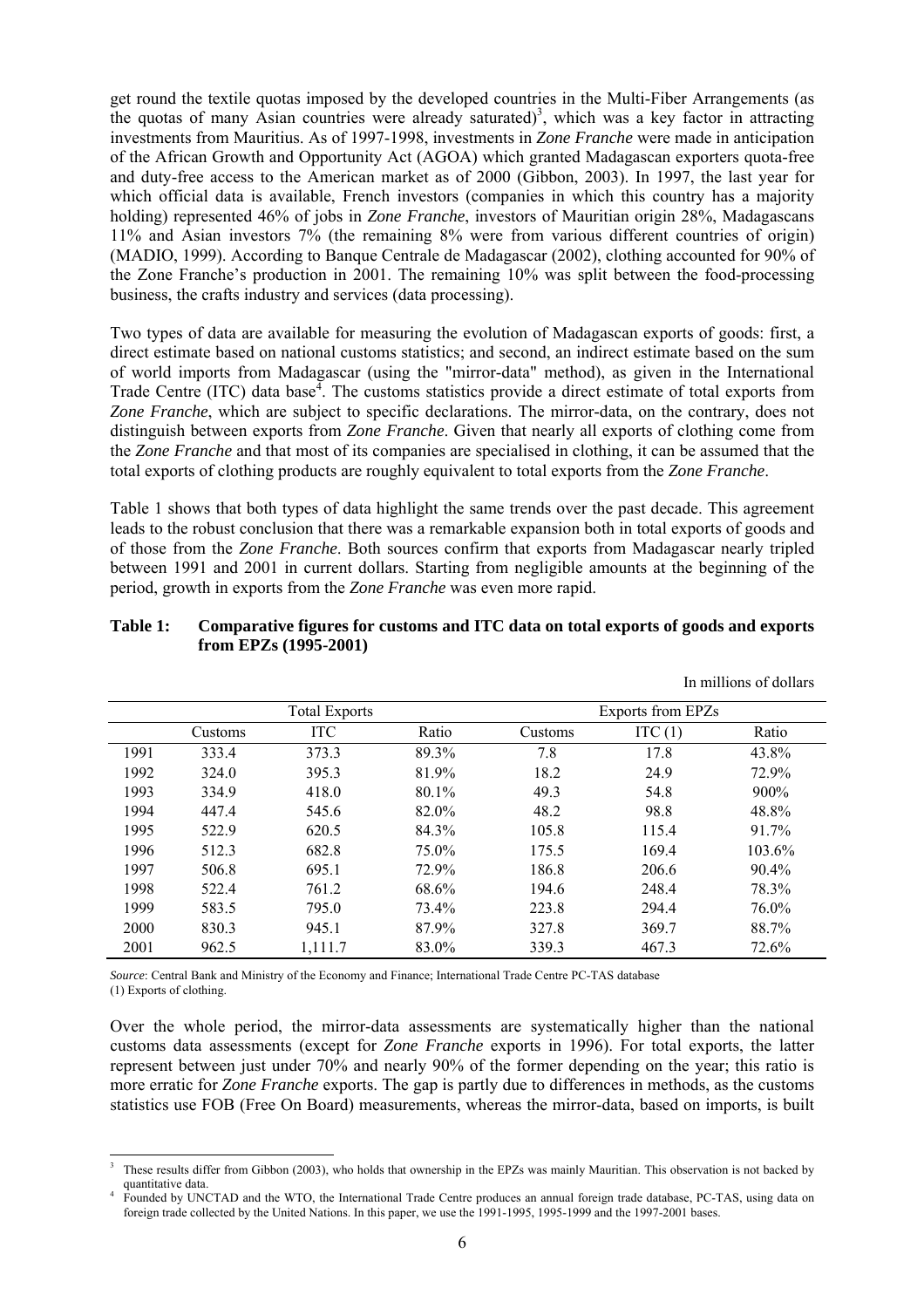using CIF (Costs, Insurance and Freight) measurements, which include additional transport and insurance costs.

Exceptionally large differences occur in certain years, manifestly due to problems encountered by the Madagascan customs authorities in recording the data. Customs statistics also seem to have encountered difficulties in evaluating strong growth in exports in a precise manner. For example, the *Zone Franche* exports fell in 1994 according to the national statistics, whereas they nearly doubled in the mirror data. In 2001, this problem was combined with the impact of the political crisis that began in December, bearing in mind that the customary delays in recording foreign trade flows mean that statistics for the past year are completed at the beginning of the following year. Hence, the *Zone Franche* exports grew by 26.4% according to the mirror-data and only 3.5% in the customs data, with the result that exports from *Zone Franche* and total figures were greatly underestimated.

This lack of reliability in customs data is not specific to Madagascar. It explains why most studies on African foreign trade use mirror-data of this sort (see, for example, Gros, Letilly & Martinet, 2002 and Ng & Yeats, 2001), as it is also the only way of making international comparisons using a coherent nomenclature. Therefore, despite the fact that this data does not explicitly identify exports from *Zone Franche*, in the rest of this article we refer to the ITC's mirror data only, given, as we have seen, that the customs data gives the same results in terms of general trends.

Between 1991 and 2001, exports from Madagascar grew by 198% in current dollars according to the ITC's mirror-statistics, corresponding to an average yearly growth rate of 11.5%. During the same period, exports from sub-Saharan Africa as a whole increased by only 15%, i.e. an average yearly rate of less than 1%. Madagascar growth rate for exports in the last decade was exceptional by African standards, given that exports practically stagnated in most countries on the continent. Performance in Madagascar even appears excellent in comparison to world trade, as the latter grew by only 60% between 1991 and 2001, representing annual growth of nearly 5%, i.e. less than half the rate of Madagascan exports.

Table 2 shows that the breakdown of exports changed considerably between 1991 and 2001. In 1991, Madagascar almost exclusively exported agricultural products, but these products' share of the total fell by over thirty points. This reduction mostly concerned exports of coffee, which practically stopped. The reduction in the share of fishing products in the total was combined with significant growth in the amounts exported (but less than that of the total), particularly for exports of shrimps, which became one of the leading export products. Exports of spices (vanilla, cloves, etc.), which had fallen significantly at the beginning of the 1990s, have risen since then, mainly due to price increases. This is the only product for which Madagascar holds a significant share of the world market.

On the other hand, the share of manufactured products, which was negligible in 1991, increased regularly to reach nearly half of the total in 2001. This mainly concerns exports of clothing products, i.e. exports from *Zone Franche* (knitted pullovers are the leading product exported by these companies).

| Breakdown of exports by product in % (1991-2001) <sup>a</sup> | Table 2: |  |  |  |  |  |
|---------------------------------------------------------------|----------|--|--|--|--|--|
|---------------------------------------------------------------|----------|--|--|--|--|--|

|                       |      | Percentage of exports |      | Share of world market |      |      |  |
|-----------------------|------|-----------------------|------|-----------------------|------|------|--|
|                       | 1991 | 1996                  | 2001 | 1991                  | 1996 | 2001 |  |
| <b>Total</b>          | 100  | 100                   | 100  | 0.01                  | 0.01 | 0.02 |  |
| Of which:             |      |                       |      |                       |      |      |  |
| Manufactured products | 15.5 | 31.3                  | 48.4 | $\qquad \qquad$       | $\,$ |      |  |
| - Clothing            | 4.8  | 24.8                  | 43.1 |                       | 0.1  | 0.2  |  |
| Agricultural products | 77.4 | 56.8                  | 45.0 | 0.1                   | 0.1  | 0.2  |  |
| - Spices              | 23.3 | 9.4                   | 22.0 | 12.7                  | 7.0  | 16.8 |  |
| - Fishing products    | 24.4 | 22.1                  | 17.1 | 0.3                   | 0.3  | 0.3  |  |
| - Coffee              | 9.6  | 13.0                  | 0.7  | 0.5                   | 0.7  | 0.2  |  |

*Source*: PC-TAS, SITC nomenclature, authors' calculations.<br><sup>a</sup> according to the usual classification, the item "manufactured products" corresponds to item 5 to 8 in the CTCI nomenclature. The item "agricultural products" corresponds to item 0 of this nomenclature. In our definition, clothing corresponds to items 84 and 85 of the nomenclature. Spices (excluding pepper = item 0751) correspond to item 0752, fishing products to 03 and coffee to items 0711 and 0712. All the figures are rounded to one decimal point except for Madagascar's share in the world market.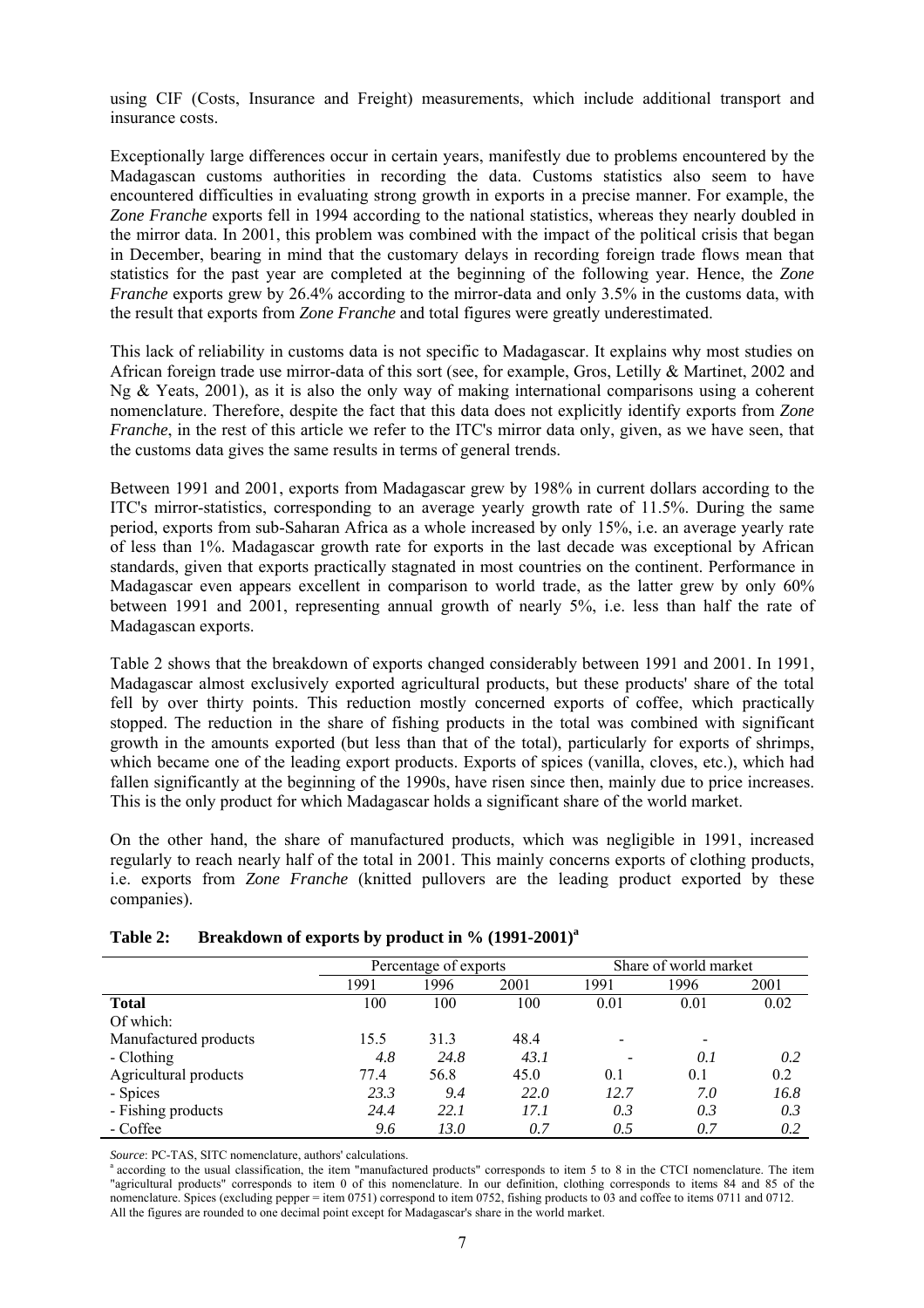We can therefore assume that *Zone Franche* was the source of nearly half of total exports from Madagascar in 2001, a proportion that is unequalled in any other least-developed country (LDC). If we compare the situation in Madagascar with that in middle-income countries, we can note that the weight of *Zone Franche* in exports is equivalent to that observed in Mexico, but is still less than that in Mauritius (whose EPZs are also mostly specialised in clothing), where it exceeds three-quarters of total exports (Cling *et al.*, 2002). Overall, nearly three-quarters of the exceptional growth in Madagascar's exports of goods between 1991 and 2001 was accounted for by *Zone Franche*.

Exports of clothing products are concentrated on the European and American markets. The European market bolstered growth in sales until 1998, but they stagnated from then onwards. Sales to the American market, which were marginal until 2000, then took over as a result of the AGOA to become the driving force of growth in the *Zone Franche*. Madagascan exports of such products to the United States nearly tripled from 1999 to 2001, reaching a total amount almost equivalent to those destined for the European Union. In 2001, Madagascar became the second largest exporter of clothing in sub-Saharan Africa, after Mauritius.

Thanks to the contribution of *Zone Franche*, Madagascar is the only African country to have succeeded in becoming an exporter of manufactured goods in the last decade.<sup>5</sup> This evolution led to a significant increase in Madagascan exports' share of world trade (Table 2), whereas the market share of LDCs and sub-Saharan Africa continued to erode during the past decade (UNCTAD, 2002).

The extent to which the boom in exports of manufactured products resulted in diversification of exports on a global level can be measured by studying the evolution of two diversification indexes during the period 1991-2001.

The first, *absolute* index, simply measures the number of products exported for a total annual amount exceeding one million dollars.<sup>6</sup> We can also construct a diversification index, called *the equivalent number of products*. This index is the inverse of the Herfindahl-Hirschman index and calculates how many products of equal importance in the total of national exports would give a degree of concentration of exports identical to the degree of product concentration observed. 7 The value of the indicator varies between 1 and +∞. The greater its value, the more the exports are diversified. If its value is 1, the country's exports concern a single product (which is the case for oil-exporting countries such as Nigeria, for example).

Madagascar is the country showing the strongest and the most regular progression of the first diversification index (Graph 1a). The growth in Madagascan exports logically led to a strong increase in the number of products exported (70 products exported for over 1 million dollars, compared with merely 38 in 1991). This number also increased significantly in Ghana, but stagnated in Mauritius. For equivalent total amounts of exports (1.1 billion dollars for Madagascar in 2001, 1.3 billion for Ghana and 1.6 billion for Mauritius), Madagascar appears to be far more diversified than Ghana (48) and Mauritius (66). Taking into account a much higher figure for total exports (3.1 billion dollars in 2001), Côte d'Ivoire appears to be more diversified according to this absolute index, whereas Senegal, on the contrary, is far less with very modest total exports (0.5 billion dollars).

<sup>6</sup> The index was also calculated with a threshold of 50,000 dollars and 100,000 dollars. The results are equivalent in terms of quality.

$$
NE_{i,K}^{t} = \frac{1}{\sum_{k=1}^{K} (X_{ik}^{t} / X_{i}^{t})^{2}}
$$

with:

*K*: number of products exported

 $X_{i,k}^t$ : exports of product *k* from country *i* in year *t* 

 $X^t$  : *<sup>t</sup> Xi* : total exports from country *i* in year*<sup>t</sup>*

 $X_{ik}^t / X_i^t$ : share of exports of product *k* in total exports of country *i* in year *t* 

l <sup>5</sup> Strictly speaking, we should also mention the case of Lesotho, but its total exports are relatively negligible.  $\frac{6}{5}$  The index was also soluted with a threshold of 50,000 dellars and 100,000 dellars. The results

 $\frac{7}{1}$  The index of the equivalent number of products is calculated as follows: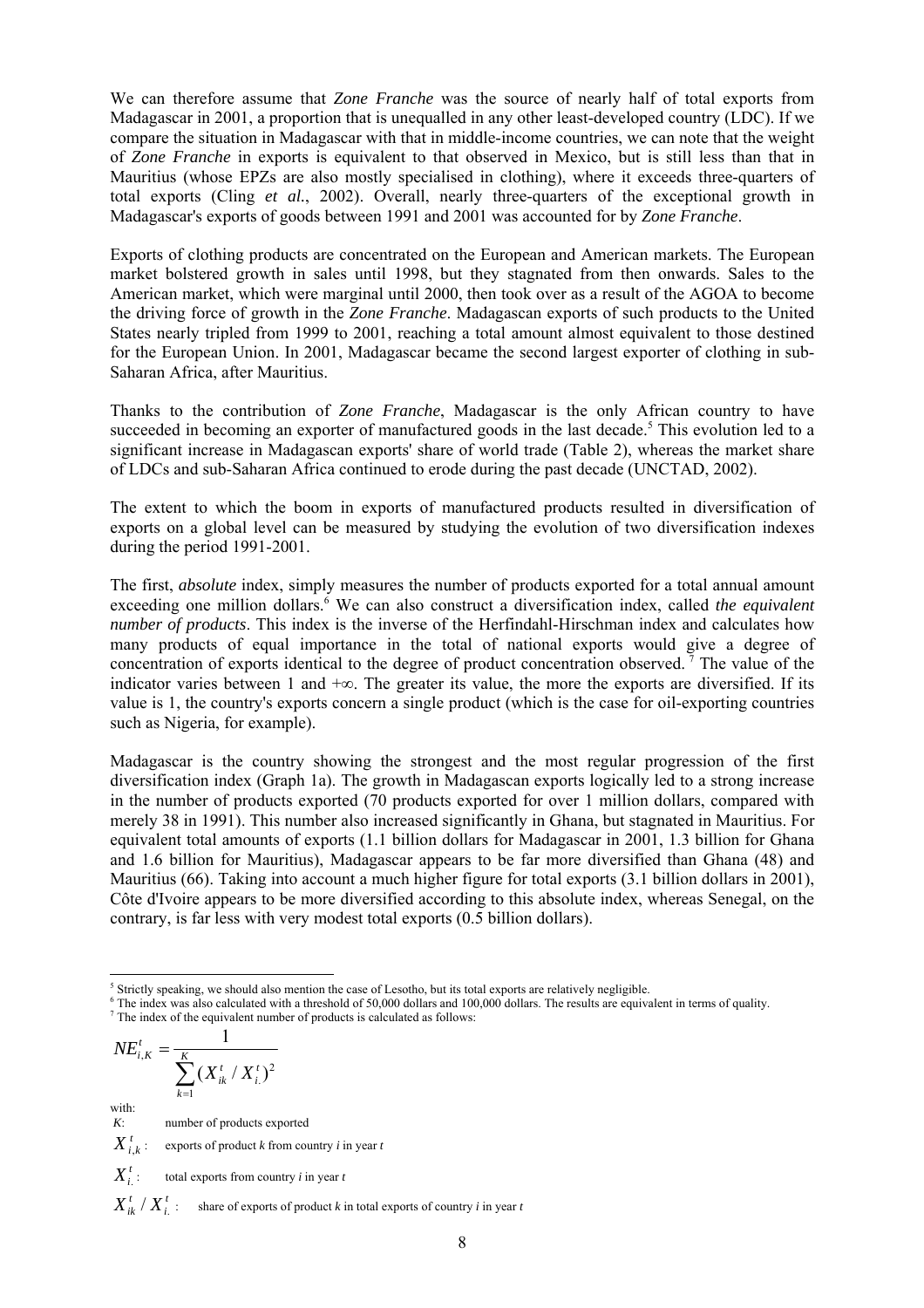

**Graph 1 a: Export diversification index for several African countries**  (number of products exported at 1 million dollar threshold)

**Graph 1 b: Export diversification index for several African countries**  (number of equivalent products)



Paradoxically, we can see a decline in the diversification of exports from Madagascar in equivalent numbers of products at the end of the period (Graph 1b), although this number had become one of the highest in sub-Saharan Africa (excluding South Africa) in the second half of the 1990s. This decline is in fact above all the consequence of the extremely rapid increase in exports of clothing, and also of the rise in exports of spices (particularly vanilla and cloves) which were at their highest levels in the past ten years in 2001, whereas exports of coffee collapsed. The first five products exported (spices, knitted pullovers, frozen seafood, men's trousers and women's trousers) accounted for 63.2% of the total in 2001, compared with only 37.8% in 1997, the year when the index reached its maximum value. With an index at the value of 9.3 in 2001, Madagascar appears less diversified than Mauritius (11.9%) or Senegal (11.6), but more so than Ghana (7.4) or Côte d'Ivoire (5.5).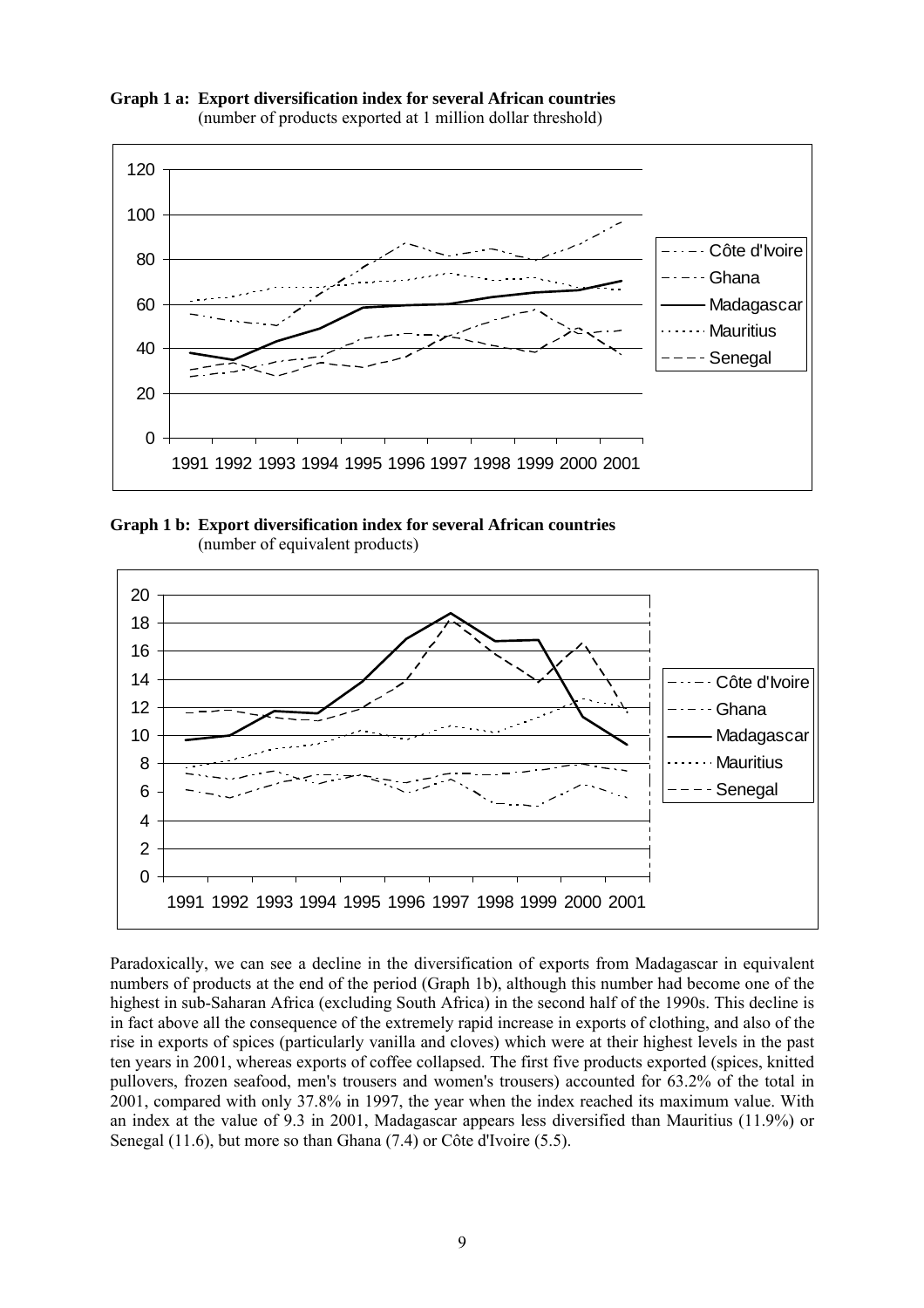In an economic context characterized by massive under-employment<sup>8</sup> and widespread poverty, the analysis of the contribution of *Zone Franche* to the local economy takes on vital importance, particularly in terms of the jobs created and the income redistributed<sup>9</sup>.

The employment surveys carried out each year since 1995 in the Madagascan capital confirm the exceptional dynamism of *Zone Franche* in recent years. Between 1995 and 2001, the rate of job creation in *Zone Franche* was six times higher than in the Antananarivo labour market as a whole. The average annual growth rate for employment reached 27% compared with 4.5% for the whole, which is by far the best performance, all sectors taken into account (Table 3). Even though the informal sector is the main provider of employment, it is left far behind in this respect. Over the period in question, the *Zone Franche*'s contribution to job creation was as strong as that of the informal sector. Out of a total of 125,000 new jobs, 38% could be attributed to the informal sector, whereas *Zone Franche* generated 34%, enabling it to triple its share of total employment, which rose from 3% initially to 10% in 2001. In the formal private sector, nearly one employee out of three worked in *Zone Franche* in 2001 compared with scarcely one out of ten in 1995. During the same year, there were more women employed in *Zone Franch*e than in the rest of the formal private sector (Glick, Randrianasolo & Roubaud*.*, 2004).

| Table 3: | Evolution in the breakdown of employment in Antananarivo by institutional sector |
|----------|----------------------------------------------------------------------------------|
|          | from 1995 to 2001 $(\% )$                                                        |

|                             | Average annual<br>growth rate | Contribution | Structure |      |
|-----------------------------|-------------------------------|--------------|-----------|------|
| <b>INSTITUTIONAL SECTOR</b> | 1995/2001                     | 1995/2001    | 1995      | 2001 |
| Public administrations      | $-1.4$                        | -3           | 11.6      | 8.1  |
| Public companies            | 4.1                           |              | 2.7       | 2.6  |
| Formal private companies    | 9.1                           | 61           | 26.7      | 34.6 |
| - of which EPZs             | 27.2                          | 34           | 3.1       | 10.2 |
| Informal private companies  | 3.1                           | 38           | 57.6      | 53.1 |
| Associative enterprises     | 4.9                           |              | 1.4       | 1.5  |
| Total                       | 4.5                           | 100          | 100       | 100  |

*Sources*: 1-2-3 Surveys, phase 1 (employment) 1995-2001, INSTAT/MADIO, authors' calculations.

l

To these direct jobs relating to the *Zone Franche* companies' activities should be added the jobs generated by demand from the latter satisfied by local companies. Admittedly, their integration into the country's economy is modest, as three-quarters of their raw materials and supplies are of foreign origin, whereas this share amounts to 50% for companies as a whole according to the 1998 industrial survey (MADIO, 1999). However, the services that they use should also be added to the local inputs, and also the share of their investments spent in the domestic market. If we assume a constant average productivity for local companies used by the *Zone Franche* companies, the number of jobs generated by the latters' demand can be calculated using an input-output matrix for the Madagascan economy. According to Razafindrakoto & Roubaud (2002) who use this method, the ratio between indirect and direct jobs created by the *Zone Franche* is approximately 0.7.

In a country where most of the State's revenues come from external tax, the impact of *Zone Franche* on tax revenues is obviously essential. Imports for *Zone Franche* are exempt from duties and taxes, meaning a loss of revenue for the State. But they are not fully exempt from tax. They pay directly all taxes for the employees hired, plus other para-fiscal employment-based taxes such as employees' and employers' social contributions, which are far from negligible. In 1998, for instance, 20% of

<sup>8</sup> The overall rate of under-employment (visible, invisible and unemployment) was estimated at over 80% of Madagascar's active population in 1993/1994. Visible under-employment, defined as working less than 35 hours per week, affects 54% of the labour force. Invisible under-employment, defined as all the people receiving less than the minimum wage, concerns 78% of the active population. The overall rate of under-employment was estimated at 54% of the active population in urban areas in 2000.

The customs statistics also provide estimates of imports made by *Zone Franche*. The trade balance for *Zone* Franche was estimated at SDR 29.6 million in 2000, i.e. a cover ratio of 89.3%. However, this estimate is not very reliable as foreign trade flows are underestimated by the customs data. In addition, a large share of imports consists of capital equipment relating to new investments in *Zone Franche* (an average of nearly 60% according to Razafindrakoto & Roubaud (1997)). If we exclude these purchases of capital goods, the *Zone Franche*'s cover ratio increases to over 200%.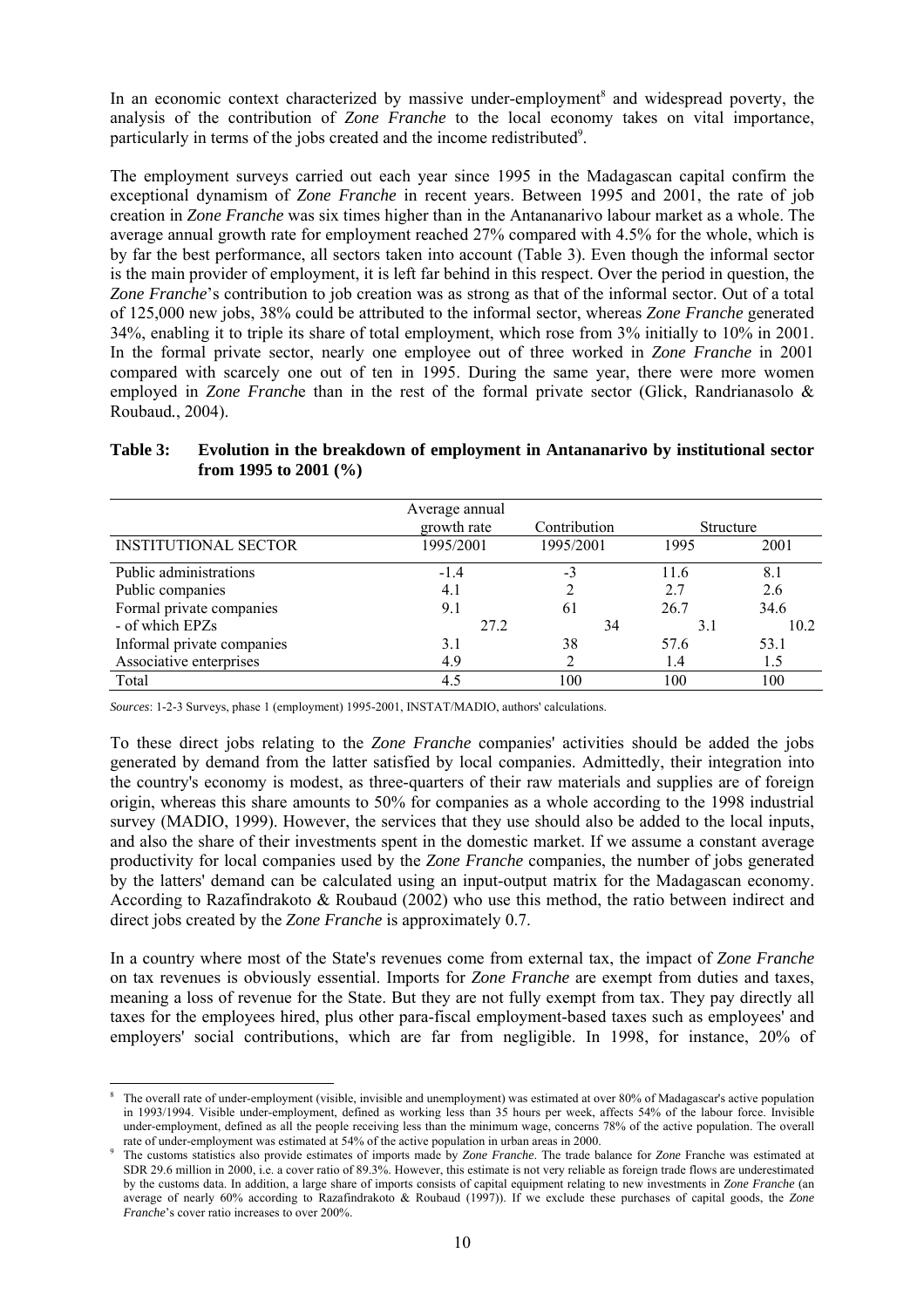employers' social contributions came from *Zone Franche* companies (MADIO, 1999). In addition, *Zone Franche* injects revenues into the economy which, with the Keynesian multiplier, contribute to increased demand and thereby to State revenues. Indirectly, all the taxes collected thanks to the use of revenue generated by them (customs duties, property tax, VAT, etc.) can only be collected because they are present. A macro-economic model serves to assess the multiplier effect of demand generated by the revenues distributed locally by *Zone Franche* in the form of work remuneration, spending on intermediate consumption and on investment. According to Razafindrakoto & Roubaud (2002), if the spillover effects are taken into account, the *Zone Franche*'s contribution to the GDP rises from 2 to  $7\%$  and leads to an additional  $5\%$  in tax revenues<sup>10</sup>.

Finally, the study carried out in this first part of the paper shows the positive impact of *Zone Franche* on the economy of Madagascar. It is not only a dynamic sector of the economy since it was introduced in the early 1990s, but it has also remained the main driving force behind growth for a decade. However, we must go beyond this overall diagnosis to check whether the positive impact of *Zone Franche* on a macro-economic level does not have the corresponding disadvantage of over-exploiting the labour force, as claimed by the theory of the *race to the bottom,* resulting from the fact that the main motivation for investing in *Zone Franche* is a concern to minimise the costs of producing labourintensive consumer goods by unskilled workers. We will attempt to answer this question in the next part of the paper, by addressing the issue of the quality of the jobs created by *Zone Franche* and the wages and working conditions in force there.

# **2. REMUNERATION AND SOCIAL CONDITIONS IN ZONE FRANCHE**

Surveys conducted on companies clearly show the structural weakness of wages in *Zone Franche*. Average gross remuneration<sup>11</sup> for employees in *Zone Franche* is about a third lower than that of employees working in the formal industrial sector as a whole (MADIO, 1999). Even if we only take into account permanent workers, the great majority in the *Zone Franche* companies are less generous, with differences of 15 to 20% depending on the year. Data from household labour surveys confirm these results. Not only is the average monthly wage indeed lower than that paid by other types of industrial companies, but it is also one of the lowest in the market. Despite a slight improvement during the period (from 77% in 1995 to 84% in 2001), it is still lower than the average earnings for all paid workers. Only the informal sector pays its workers less. These results are somewhat tempered if we compare median monthly wages (with the advantage of being less sensitive to extreme values): the median monthly wage in *Zone Franche* is equivalent to that of all the paid workers but is still lower than that of other industrial firms.

*Zone Franche* companies appear to have granted more generous wage increases than others. Whereas the purchasing power of monthly income grew by an average of 7.3% per year for all paid workers, the rate was 9.1% in *Zone Franche*. But this good result is partly due to increasingly heavy working hours, which tended to increase the monthly income compared with the other sectors: in 2001, employees in *Zone Franche* worked an average of 9 hours longer per week than their counterparts in non-*Zone Franche* private industrial companies (53 and 44 hours/week respectively). Hence, the diagnosis is reversed when comparing hourly earnings. Improvement in real median hourly earnings per worker in *Zone Franche*, although very appreciable (5.3% per year), is one of the smallest found in all the sectors of the labour market taken together, where it amounted to 7.5% (Graph 2).

l <sup>10</sup> Strictly speaking, a precise assessment of the fiscal impact of *Zone Franche* involves knowing whether the investment decision was linked to the tax incentives offered (if this is not the case, *Zone Franche* is responsible for a net loss for the State, excluding indirect effects). It does seem to be the case as 66% of the *Zone Franche* companies, accounting for 87% of exports, would not have been created had it not been for the specific regime according to the answers given by the managing directors of the *Zone Franche* companies interviewed for the

industrial survey in 1998 (Razafindrakoto & Roubaud, ibidem). 11 The gross remuneration includes the basic wage, bonuses and benefits in kind, plus the worker's contributions, retained at source by the employer; it excludes the employer's social contributions and direct benefits (health, etc.).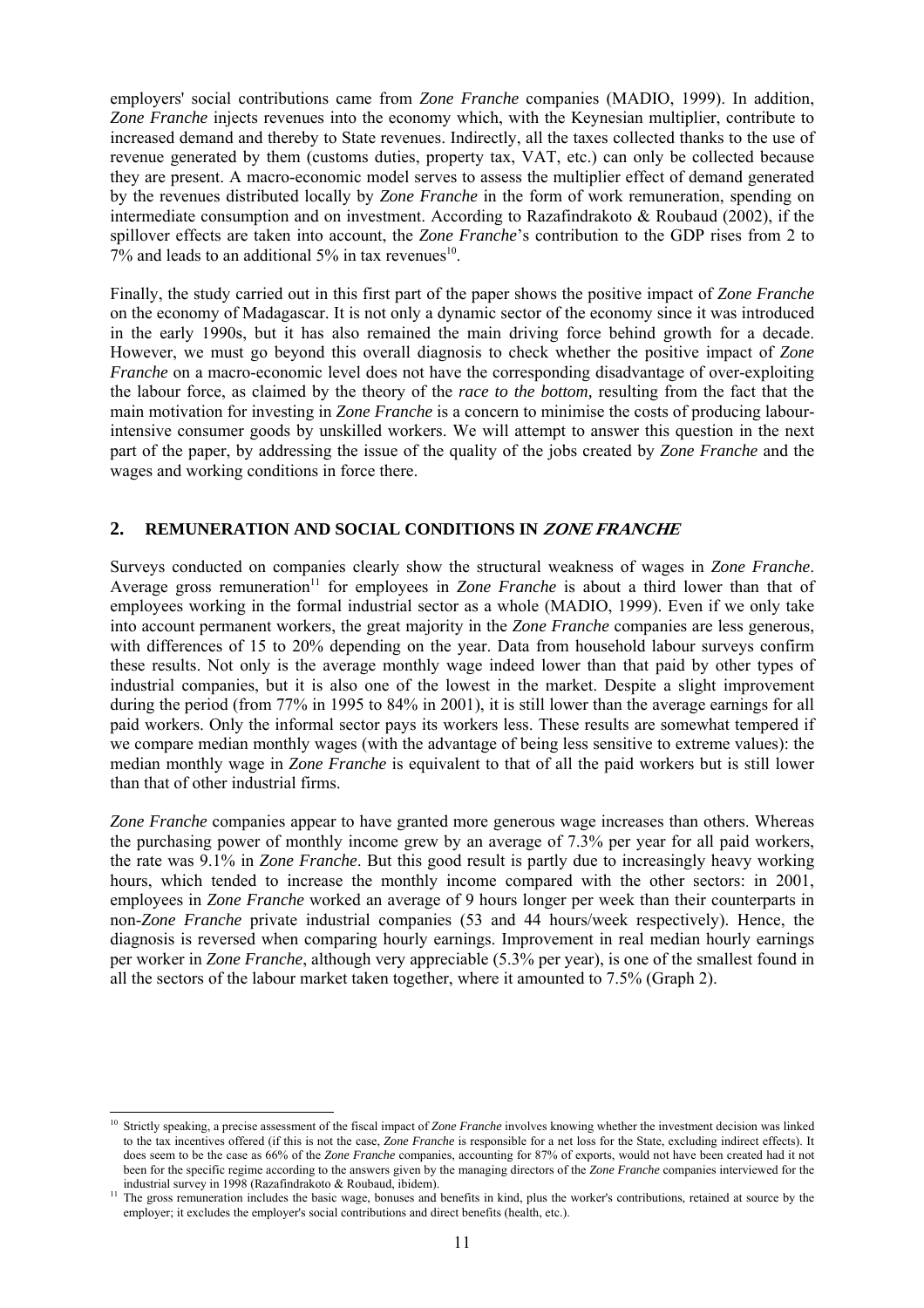

# **Graph 2: Evolution of median hourly earnings by institutional sector (1995-2001) in US cents 1995**

However, these differences in average or median earnings are misleading, for two reasons. First, the remuneration taken into account above does not include different benefits, in money or in kind (bonuses, paid holidays, various benefits). These benefits add to the basic earnings to form the total earnings. Second, as shown in Table 4, the characteristics of the jobs and wages are not identical from one sector to another. Some of them weigh on earnings in *Zone Franche*, such as the low percentages of managerial staff, of seniority in the company and of professional experience, and the great preponderance of female staff, all these characteristics being common to most EPZs worldwide (Madani, 1999). Indeed, women represented over 70% of the labour employed by *Zone Franche* in 2001 (a significant reduction compared with 1995, when they accounted for nearly 84%), i.e. more than twice the percentage of women in formal industrial jobs outside *Zone Franche* (32.8%). On the other hand, other characteristics play in favour of earnings in *Zone Franche*. This is the case, in particular, of the rate of trade union presence in the companies, which is almost as high as in the public sector and double the rate observed in the rest of the industrial sector (this characteristic can notably be linked to the large average size of *Zone Franche* companies compared to the other industrial companies).

| Table 4: | Characteristics of the labour force in the EPZs compared with the other sectors |
|----------|---------------------------------------------------------------------------------|
|          | (Antananarivo), 2001                                                            |

|                        |        |                | Of which:   |           |                 |       |
|------------------------|--------|----------------|-------------|-----------|-----------------|-------|
|                        | Public | Formal         | Industrial  | Of which: | <b>Informal</b> |       |
|                        | sector | private sector | (excl. EPZ) | EPZ       | sector          | Total |
| Monthly income (USD)   | 597    | 347            | 391         | 260       | 224             | 308   |
| Hours worked per week  | 40.9   | 47.4           | 43.8        | 52.8      | 40.9            | 43.3  |
| $\%$ women             | 36.4   | 44.3           | 39.7        | 69.4      | 52.0            | 47.3  |
| % managerial staff     | 35.8   | 12.0           | 12.7        | 9.7       | 0.3             | 8.3   |
| % trade union presence | 47.6   | 20.3           | 22.9        | 41.7      | 0.6             | 12.7  |
| Years of schooling     | 11.8   | 8.9            | 8.6         | 7.8       | 6.3             | 7.8   |
| Potential experience   | 26.2   | 17.8           | 19.9        | 13.6      | 22.4            | 21.2  |
| Seniority              | 13.2   | 5.2            | 7.0         | 2.4       | 7.0             | 7.0   |
| Size of company        | 85.9   | 36.2           | 31.0        | 93.0      | $\theta$        | 23.2  |
| $(\%>=100$ employees)  |        |                |             |           |                 |       |

*Source*: 1-2-3 Survey, Phase 1, 2001, MADIO, authors' calculations.

*Sources*: 1-2-3 Survey, Phase 1, 1995-2001, MADIO, authors' calculations.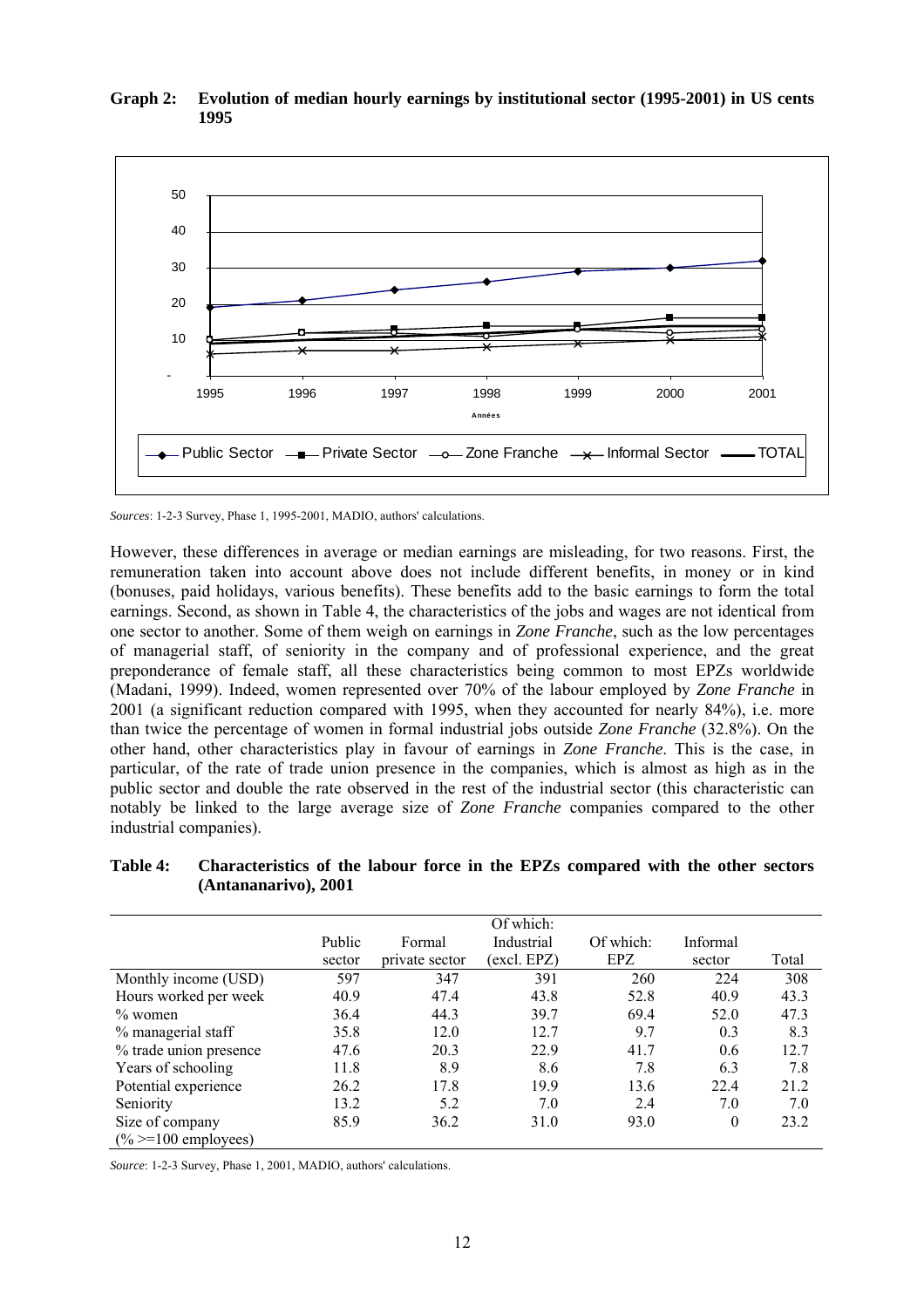To fine-tune our calculations, we must check all these "structural effects" in order to measure the earnings levels, all other things being equal, i.e. for comparable jobs and human capital dotations. These estimates will be made first on the basic earnings and second on the total earnings relating to the exercise of a job. In both cases, we will compare the positive or negative premium gained by employees in *Zone Franche* compared to the labour force as a whole, but also compared to employees in the non-*Zone Franche* formal private industrial sector.

For each year from 1995 to 2001, we have estimated extended Mincer earnings functions to explain the level of hourly earnings (both basic earnings and total earnings)<sup>12</sup>.

$$
Log W_{it} = a_t + b_t Soc_{it} + c_t EXP_{it} + d_t A_{it} + e_t A_{it}^{2} + f_t CSP_{it} + DUMMY EPZ + \varepsilon_{it}
$$
\n(1)

Dependent variables are the usual explanatory factors: gender, number of years of schooling and potential professional experience. We also include seniority and seniority squared in the explanatory variables13. The socio-professional category broken down into nine groups (including six categories of workers) is alternatively included or excluded from the regressions, to take into account its potential endogeneity. Finally, we introduce a dummy *Zone Franche* variable to estimate the earnings premium linked to this sector. Each of these estimations is made first, for all paid workers and second, for wage workers (excluding non-wage workers such as self-employed) in the formal industrial sector with seemingly comparable working conditions. We proceeded to both OLS and selection corrected for participation and sectoral choice (*Zone Franche* vs non-*Zone Franche*) estimations (Heckman type). But, as the results were very similar and as the database does not provide any convincing instruments for correcting potential selection biases, we only present here the OLS estimates.

At the same time, we estimated a global model on stacked data for the seven years from 1995 to 2001. This time, the dependent variable was the real hourly income at  $1995$  prices<sup>14</sup> and dummies were introduced for each year:

$$
Log Wr_{it} = a + bSco_{it} + cEXP_{it} + dS_{it} + eS_{it}^{2} + f_{t}\sum CSP_{it} + g_{t}\sum DATAE_{t} + DUMMY EPZ + \varepsilon_{it}
$$
 (2)

Table 5 presents the results of estimates of the real hourly wage for the formal industrial sector on stacked data, excluding bonuses (models 1 and 2) and including bonuses (models 3 and 4), without socio-professional group (models 1 and 3) and with socio-professional group (models 2 and 4). The quality of regressions is good and in line with international literature on the subject  $(R^2$  between 0.36 and 0.44), and the coefficients for the four chosen models are close to and comply with the theory. Remuneration, whether or not we take into account the different types of bonuses, is a growing function of schooling level, seniority and professional experience. For example, each added year of study was equivalent to a net wage increase of nearly 7% in 2001, whereas benefits from seniority and professional experience are less marked (less than 2% and around 0.5% respectively).

 $\overline{a}$ 

 $12$  In fact, the basic wage is only one element of the remuneration, even if it is the most important. The growing competition faced by the *Zone Franche* companies encourages them to favour more individualised wage policies and productivity incentives, by offering productivity bonuses or profit-sharing schemes. All the different variable components of remuneration are far from negligible as they represent 11 to 22% of basic wages depending on the year. But non-wage benefits are not found exclusively in *Zone Franche*. All types of companies offer them, with the notable exception of the informal sector. The public sector (administration and public companies) is extremely generous in this respect. Ultimately, the estimates obtained from the basic wage alone, which are not presented here, are very close to those based on total earnings.

we also tested for non-linearities on the return on education and professional experience by including years of schooling and professional experience squared among the explanatory variables. But the coefficients were found

<sup>&</sup>lt;sup>14</sup> Using the consumer price index for the capital as deflator (base 100 in 1995).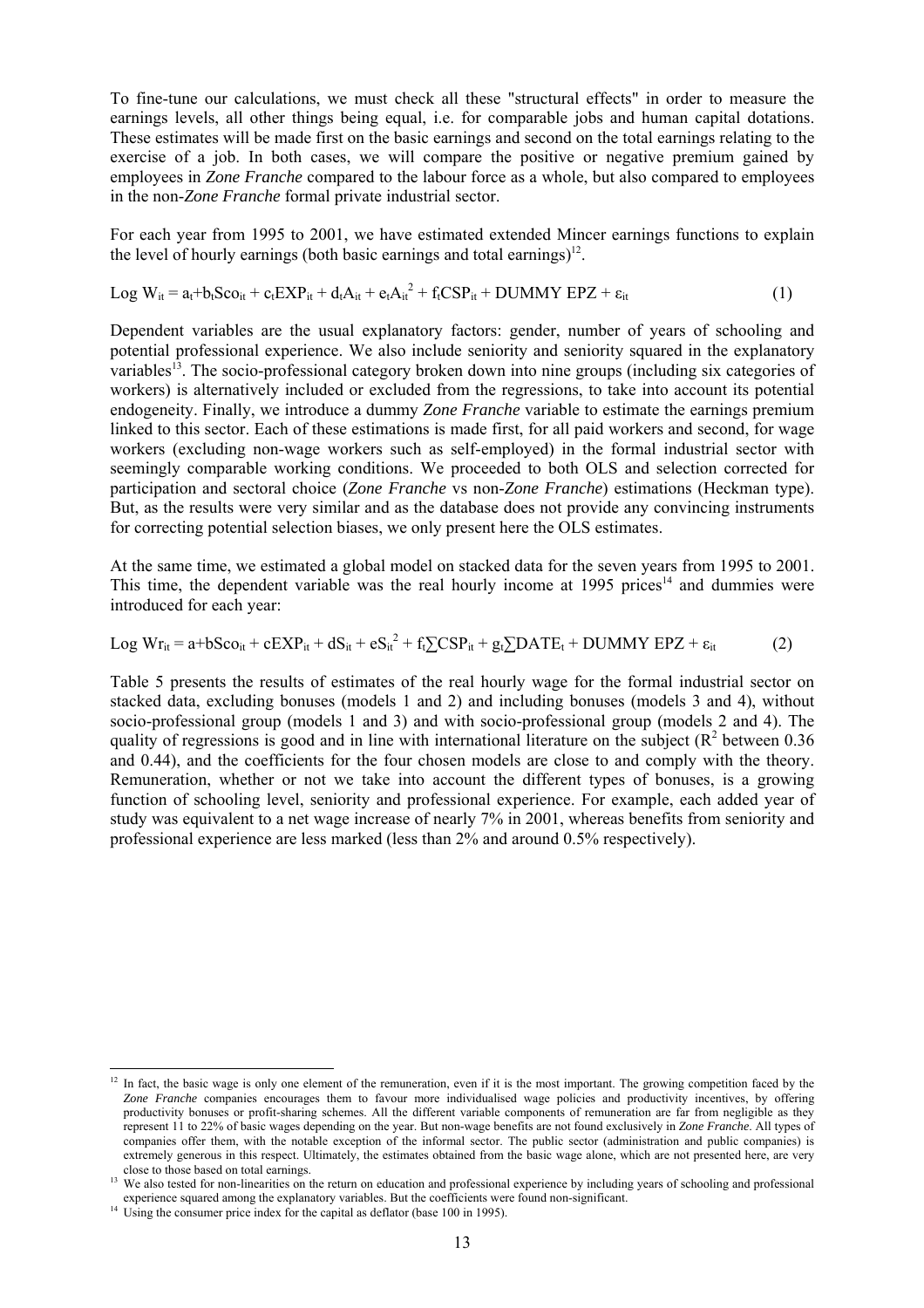|                     | Wages (excluding bonuses) |            |           |            |           | Wages (including bonuses) |           |            |  |
|---------------------|---------------------------|------------|-----------|------------|-----------|---------------------------|-----------|------------|--|
|                     |                           | Model 1    | Model 2   |            | Model 3   |                           | Model 4   |            |  |
| Intercept           | $-1.604$                  | $(-42.48)$ | $-1.522$  | $(-39.29)$ | $-1.557$  | $(-39.01)$                | $-1.483$  | $(-36.22)$ |  |
| $Sex (Man=1)$       | 0.139                     | (8.35)     | 0.122     | (70.89)    | 0.147     | (8.40)                    | 0.130     | (7.92)     |  |
| Years of schooling  | 0.097                     | (40.19)    | 0.065     | (25.67)    | 0.100     | (39.27)                   | 0.066     | (24.71)    |  |
| Seniority           | 0.020                     | (6.17)     | 0.019     | (6.08)     | 0.029     | (8.34)                    | 0.027     | (8.32)     |  |
| Seniority squared   | $-0.0003$                 | $(-3.06)$  | $-0.0003$ | $(-3.18)$  | $-0.0005$ | $(-4.58)$                 | $-0.0005$ | $(-4.78)$  |  |
| Experience          | 0.013                     | (12.91)    | 0.008     | (19.30)    | 0.013     | (12.46)                   | $-0.010$  | (9.82)     |  |
| Year:               |                           |            |           |            |           |                           |           |            |  |
| 1995                | $-0.480$                  | $(-16.40)$ | $-0.404$  | $(-14.59)$ | $-0.499$  | $(-16.11)$                | $-0.412$  | $(-14.06)$ |  |
| 1996                | $-0.294$                  | $(-10.32)$ | $-0.201$  | $(-7.40)$  | $-0.295$  | $(-9.79)$                 | $-0.190$  | $(-6.62)$  |  |
| 1997                | $-0.194$                  | $(-6.90)$  | $-0.135$  | $(-5.13)$  | $-0.159$  | $(-5.36)$                 | $-0.094$  | $(-3.39)$  |  |
| 1998                | $-0.135$                  | $(-4.88)$  | $-0.063$  | $(-2.38)$  | $-0.129$  | $(-4.42)$                 | $-0.045$  | $(-1.63)$  |  |
| 1999                | $-0.075$                  | $(-2.76)$  | $-0.018$  | $(-0.73)$  | $-0.055$  | $(-1.93)$                 | 0.008     | (0.29)     |  |
| 2000                | $-0.018$                  | $(-0.72)$  | 0.001     | (0.05)     | $-0.021$  | $(-0.76)$                 | 0.001     | (0.04)     |  |
| 2001                |                           |            |           |            |           |                           |           |            |  |
| Socio-prof. group:  |                           |            |           |            |           |                           |           |            |  |
| Senior managers     |                           |            | 1,444     | (24.09)    |           |                           | 1,500     | (23.67)    |  |
| Middle manager      |                           |            | 0.611     | (16.77)    |           |                           | 0.669     | (17.37)    |  |
| Empl.,. skilled     |                           |            | 0.222     | (9.83)     |           |                           | 0.259     | (10.89)    |  |
| workers             |                           |            |           |            |           |                           |           |            |  |
| Empl.,. non-skilled |                           |            | 0.111     | (4.85)     |           |                           | 0.123     | (5.10)     |  |
| workers.            |                           |            |           |            |           |                           |           |            |  |
| Labourers           |                           |            |           |            |           |                           |           |            |  |
| Dummy EPZ $(=1)$    | 0.002                     | (0.11)     | 0.008     | (0.47)     | 0.019     | (1.01)                    | 0.022     | (1.24)     |  |
| Number of           |                           | 4,651      | 4,651     |            | 4,651     |                           | 4,651     |            |  |
| observations        |                           |            |           |            |           |                           |           |            |  |
| R-squared           |                           | 0.36       | 0.44      |            |           | 0.36                      |           | 0.44       |  |

**Table 5: Equation of hourly wages in EPZ / rest of formal industrial sector (1995-2001)** 

*Source*: 1-2-3 Surveys, Phase 1, 1995-2001, MADIO, authors' calculations.

In brackets, the absolute value of T-Student

Reading the results: in model 1, a man's average hourly wage exceeds that of a woman by 14.9% (coefficient 0.139) all other things being equal.

Growth in average hourly wages is not only due to improved skills during the period, as proved by the significant positive trend of the year dummies. Madagascar was experiencing unprecedented dynamic endogenous urban growth (Cogneau, 2000; Razafindrakoto & Roubaud, 2000). The hourly wage also greatly depends on the position in the company, according to a strict wage scale going from senior management to unskilled workers. When the socio-professional group is taken into account, this partly absorbs the return on human capital, highlighting the two-stage mechanism whereby the latter is beneficial to employees: on the one hand, by giving them access to more highly skilled jobs and on the other, by giving them additional income in a given job. Hence, the return on education is reduced by around a third (from 10.2% to 6.7%) when the socio-professional group is included in the equation. Finally, women appear to be subject to a form of wage discrimination, amounting to around 15% in the industry. Nicita & Razzaz (2003) observed an even higher level of discrimination in the case of the Madagascan textile industry, in wage equations of the same kind.

As for our variable of interest, the *Zone Franche* dummy is not significant in any of the models estimated. Although employees in *Zone Franche* were paid, on average over the period 1995-2001, hourly wages 25% lower than those of their counterparts in the non- *Zone Franche* private formal industrial sector, this gap can be attributed entirely to differences in the composition of the labour force in the two sectors.

Table 6 presents the results of the same estimations made for all paid workers (salaried and nonsalaried). In this case, we will refer to earnings rather than wage as some workers are non wageworkers. The quality of adjustments is slightly better than for the estimates commented on above, for relatively similar results. Gender discriminations are the most notable exception: they are approximately twice as high in the economy as a whole as those estimated for formal industry. This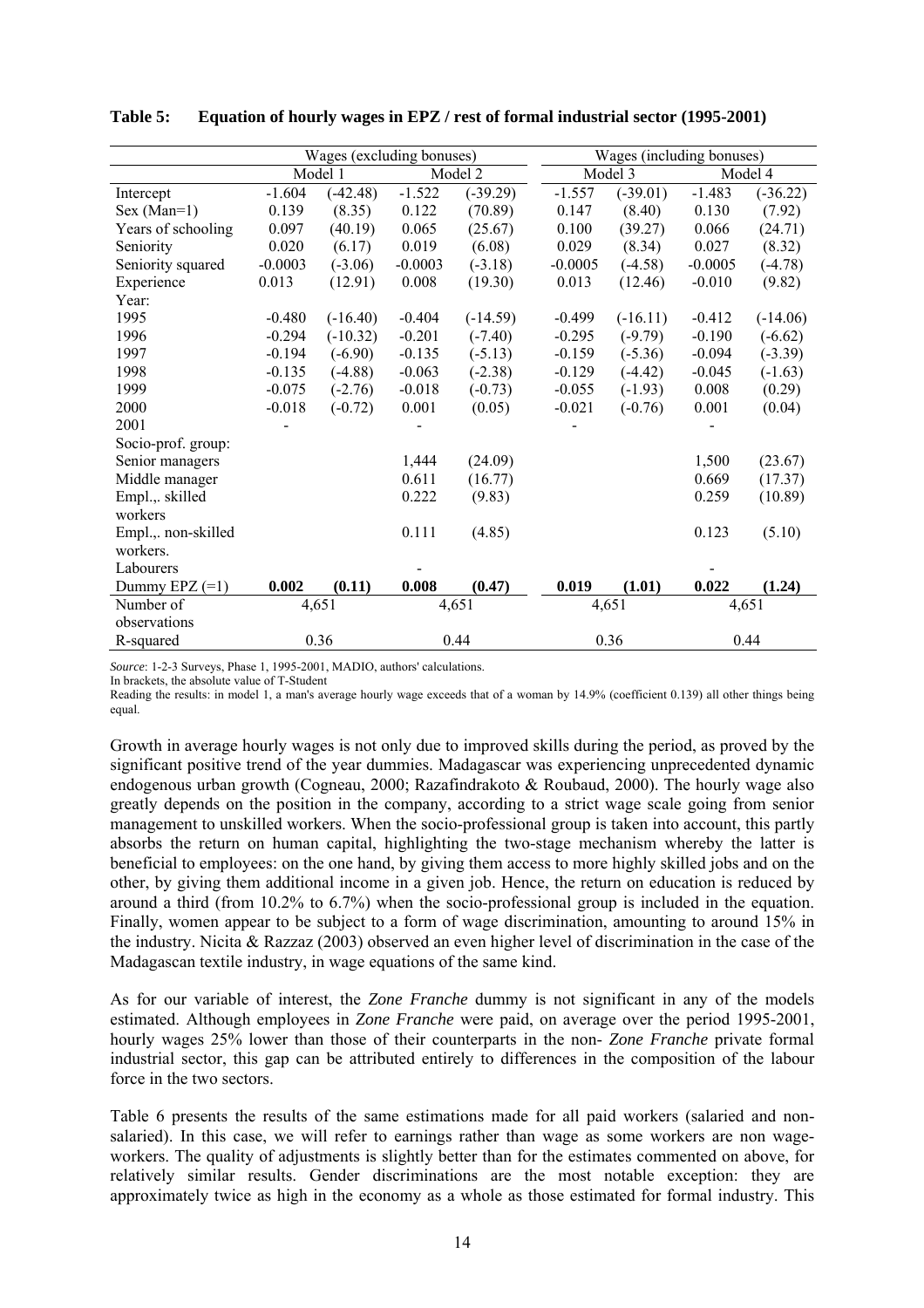result can mainly be attributed to the presence of the informal sector, where there are very significant differences between men and women. Return on human capital is higher than that observed in the model restricted to the industrial sector, whereas the time trend is flatter. In the models with socioprofessional group, we find the same wage scale that we observed earlier, with non-salaried groups being inserted into the scale<sup>15</sup>. Hence, the employers' earnings appear to be lower than that of senior managers, but higher than that of middle managers, whereas self-employed workers earn the same as non-skilled employees; apprentices and family workers come last. But this time, contrary to the estimates concerning the formal industrial sector only, employees in *Zone Franche* always have a significant premium, varying from 6 to 17% depending on the models. Introducing the socioprofessional group into the regression reduces the earnings premium obtained by *Zone Franche* employees very significantly, by nearly half in the model without bonus and by nearly two-thirds in the model including all the elements of remuneration. At an equivalent level of human capital, *Zone Franche* employees have lower level jobs. This phenomenon can partly be explained by the specific labour organization (low percentage of managerial staff and little job differentiation). It could also come from a deliberate policy on the part of the employers to hire over-qualified workers. Estimates broken down into the different institutional sectors<sup>16</sup> show that the premium for *Zone Franche* workers is always significantly lower than those for workers in the public sector (administration and public enterprises) and higher than that of the informal sector, and is not significantly different from that obtained by the other employees in the formal private sector.

|                         | Earnings (excluding bonuses) |            |           |            | Earnings (including bonuses) |            |           |            |  |
|-------------------------|------------------------------|------------|-----------|------------|------------------------------|------------|-----------|------------|--|
|                         | Modèle 1                     |            | Modèle 2  |            |                              | Modèle 3   |           | Modèle 4   |  |
| Intercept               | $-2.145$                     | $(-116.4)$ | $-2.088$  | $(-48.89)$ | $-2.075$                     | $(-112.6)$ | $-2.039$  | $(-47.54)$ |  |
| $Sex (Man=1)$           | 0.276                        | (31.14)    | 0.247     | (28.87)    | 0.276                        | (31.05)    | 0.238     | (27.66)    |  |
| Years of schooling      | 0.140                        | (129.55)   | 0.106     | (84.39)    | 0.141                        | (130.79)   | 0.105     | (82.77)    |  |
| Seniority               | 0.028                        | (22.95)    | 0.021     | (17.41)    | 0.030                        | (24.69)    | 0.022     | (18.91)    |  |
| Seniority squared       | $-0.0005$                    | $(-16.71)$ | $-0.0004$ | $(-13.61)$ | $-0.0006$                    | $(-17.50)$ | $-0.0004$ | $(-14.23)$ |  |
| Experience              | 0.015                        | (35.74)    | 0.011     | (26.50)    | 0.014                        | (32.93)    | $-0.010$  | (24.60)    |  |
| Year::                  |                              |            |           |            |                              |            |           |            |  |
| 1995                    | $-0.386$                     | $(-23.22)$ | $-0.332$  | $(-20.79)$ | $-0.351$                     | $(-21.10)$ | $-0.303$  | $(-18.89)$ |  |
| 1996                    | $-0.371$                     | $(-22.66)$ | $-0.332$  | $(-21.12)$ | $-0.369$                     | $(-22.50)$ | $-0.330$  | $(-20.90)$ |  |
| 1997                    | $-0.273$                     | $(-16.87)$ | $-0.256$  | $(-16.51)$ | $-0.251$                     | $(-15.51)$ | $-0.235$  | $(-15.13)$ |  |
| 1998                    | $-0.182$                     | $(-11.26)$ | $-0.150$  | $(-9.70)$  | $-0.173$                     | $(-10.66)$ | $-0.144$  | $(-9.23)$  |  |
| 1999                    | $-0.114$                     | $(-6.97)$  | $-0.078$  | $(-4.95)$  | $-0.055$                     | $(-1.93)$  | $-0.077$  | $(-4.89)$  |  |
| 2000                    | $-0.052$                     | $(-3.19)$  | $-0.043$  | $(-2.75)$  | $-0.021$                     | $(-0.76)$  | $-0.032$  | $(-2.06)$  |  |
| 2001                    |                              |            |           |            |                              |            |           |            |  |
| Socio-prof. group:      |                              |            |           |            |                              |            |           |            |  |
| Senior managers         |                              |            |           |            |                              |            |           |            |  |
| Middle managers         |                              |            | $-0.256$  | $(-8.44)$  |                              |            | $-0.258$  | $(-8.57)$  |  |
| Empl.,. skilled workers |                              |            | $-0.521$  | $(-18.94)$ |                              |            | $-0.573$  | $(-20.75)$ |  |
| Empl.,. non-skilled     |                              |            | $-0.721$  | $(-24.55)$ |                              |            | $-0.803$  | $(-27.24)$ |  |
| workers                 |                              |            |           |            |                              |            |           |            |  |
| Labourers               |                              |            | $-1.120$  | $(-37.13)$ |                              |            | $-1.155$  | $(-38.14)$ |  |
| Employers               |                              |            | $-0.096$  | $(-3.07)$  |                              |            | $-0.262$  | $(-8.27)$  |  |
| Self-employed           |                              |            | $-0.641$  | $(-22.77)$ |                              |            | $-0.817$  | $(-28.91)$ |  |
| Fam. help & Apprent.    |                              |            | $-0.974$  | $(-22.95)$ |                              |            | $-1.113$  | $(-26.11)$ |  |
| Dummy EPZ $(=1)$        | 0.121                        | (6.70)     | 0.065     | (3.59)     | 0.161                        | (8.91)     | 0.063     | (3.51)     |  |
| Number of observations  |                              | 35,718     |           | 35,718     |                              | 35,718     |           | 35,718     |  |
| R-square                |                              | 0.40       |           | 0.45       |                              | 0.40       |           | 0.45       |  |

| Table 6: |  | Equation of hourly earnings in EPZ / rest of labour market (1995-2001) |  |
|----------|--|------------------------------------------------------------------------|--|
|          |  |                                                                        |  |

*Source*: 1-2-3 Survey, Phase 1, 1995-2001, MADIO, authors' calculations. Note: idem Table 5.

l

<sup>&</sup>lt;sup>15</sup> We should note that, contrary to wages, work income for non-wage groups includes returns on both human and physical capital. Although not directly estimated in the equation, the return on physical capital is partly captured by the socio-professional group (employer vs selfemployed worker).<br><sup>16</sup> The estimated models are similar to those presented here, but have not been included. They cover the entire labour market, broken down

into five institutional sectors (public administration, public enterprises, formal private sector excluding *Zone Franche*, *Zone Franche* and the informal sector). The results are available from the authors on request.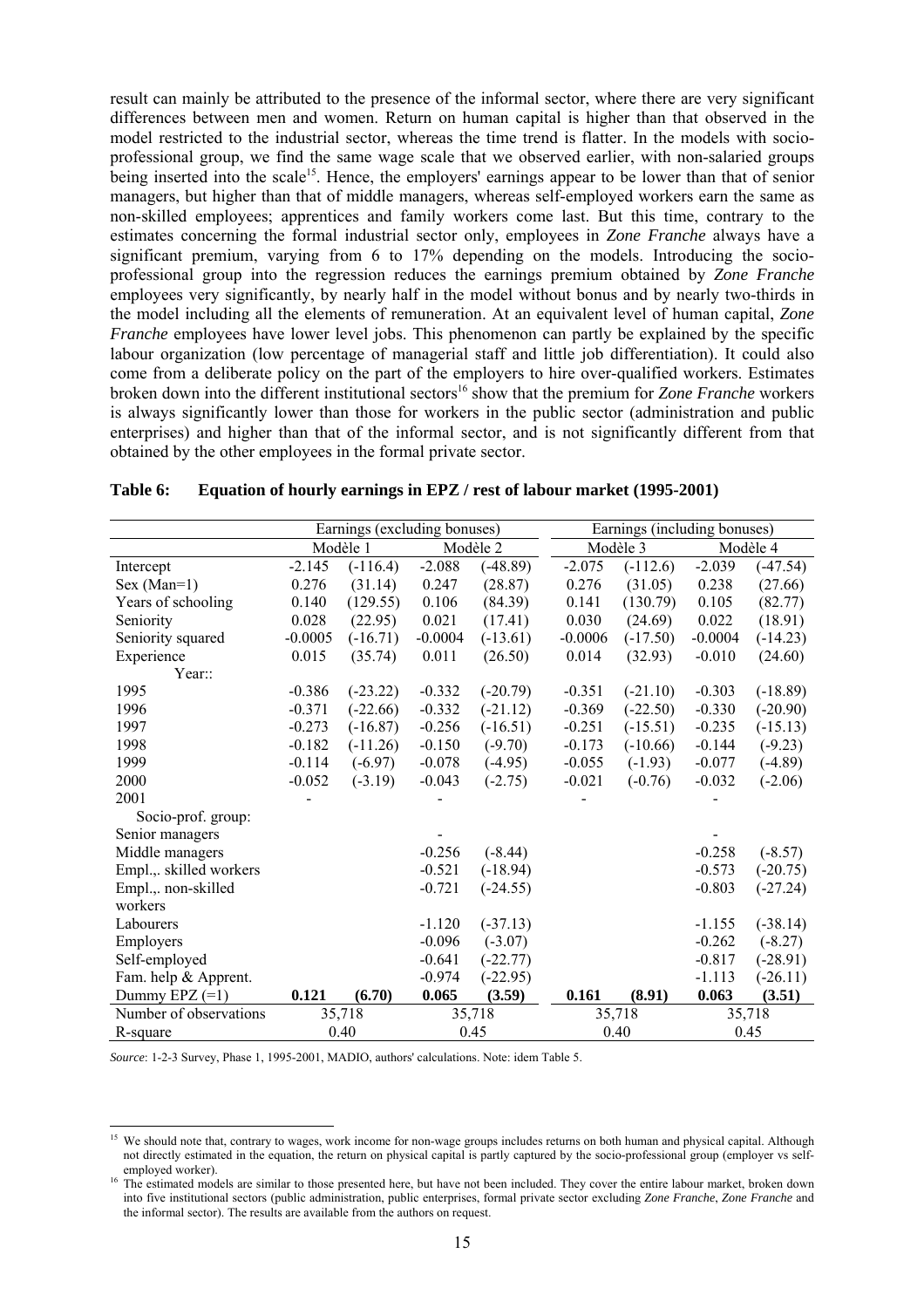By studying the time profile for the premium for *Zone Franche* workers, we can go beyond the average effects over the whole period (Graph 3). If we compare wages in the formal industrial sector, the gap in average income widens, particularly for hourly wages, to the detriment of *Zone Franche* employees. In 1996, hourly wages (excluding bonuses) were similar in the two sectors, but there was a 45% difference in 2001. The profile of the premium also decreased: significant and positive during the first two years (1995 and 1996), it became negative (although non significant) as of 1998. Compared with all paid workers as a whole, we can also note a fall in relative earnings for *Zone Franche* workers, with an even more marked loss of ground for hourly earnings, as the rise in hours worked essentially concerned *Zone Franche*. Although the premium was still positive in 1999 and 2000 for the model without socio-professional group, this was no longer the case in 2001. As for the model with socio-professional group, the premium was no longer significant after 1998 and even became negative in 2001.

#### **Graph 3 a: Evolution of relative wages and wage premium in Zone Franche from 1995 to 2001: Zone Franche vs. Non-Zone Franche Formal industrial private sector**



**Graph 3 b: Evolution of relative earnings and earnings premium in Zone Franche from 1995 to 2001: Zone Franche vs. Rest of the economy** 



*Sources*: 1-2-3 Survey, Phase 1, 1995-2001, MADIO, authors' calculations.

*Note*: Remuneration excludes bonuses. The monthly and hourly wage curves correspond to the ratio of wages in *Zone Franche* compared with the other sectors. The premium corresponds to the coefficients of models 1 and 2, estimated for each year. For each curve, the significant coefficients (5%) are shown in black.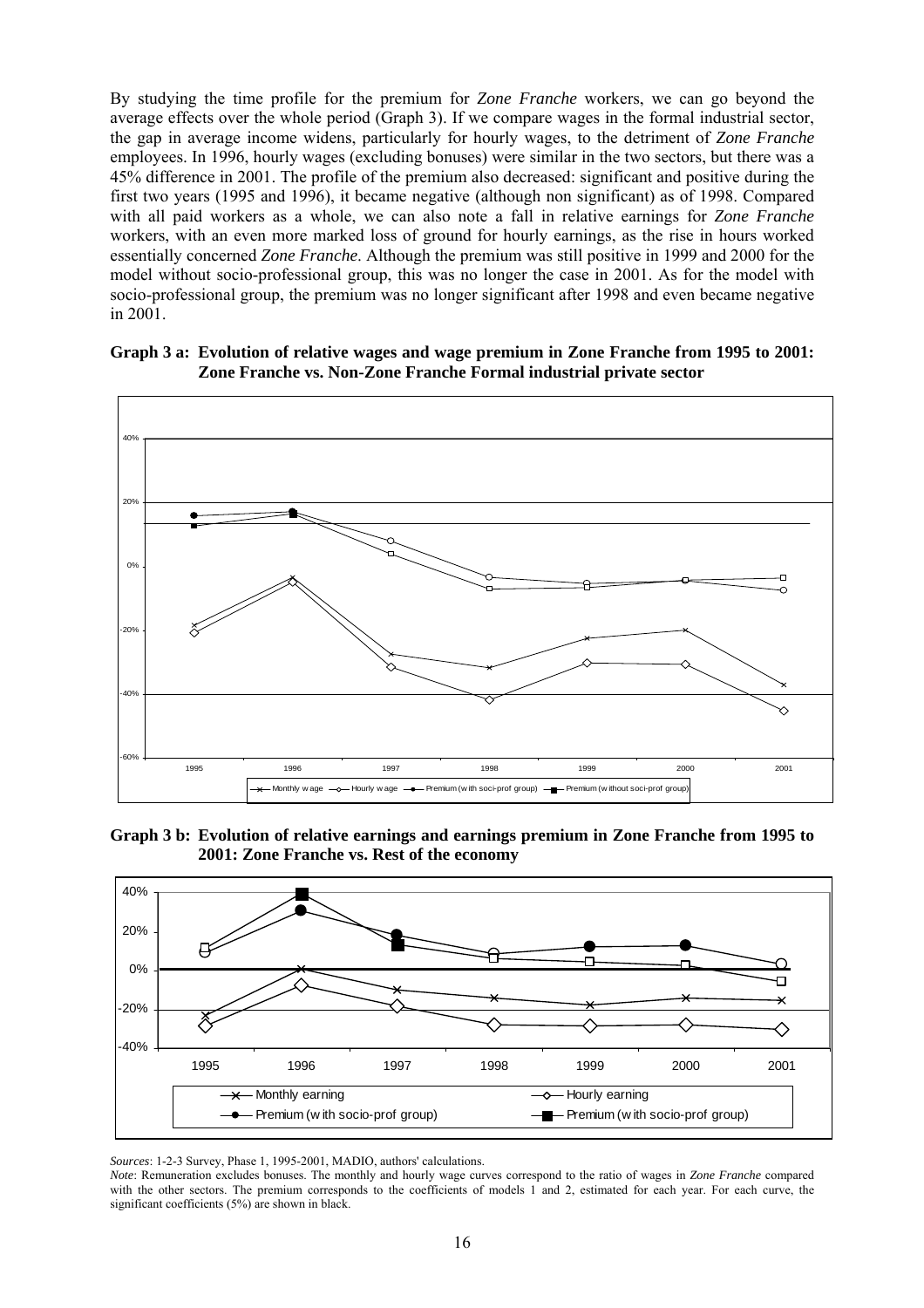This trend can doubtless be explained to a large extent by the fact that the exceptional activity seen in the internal market did not benefit *Zone Franche* companies, which export to highly competitive international markets. In addition, the rise in the exchange rate from the second half of 2000 reduced the *Zone Franche* companies' room for manoeuvre. The downward trend in the premium highlights a gradual aligning of wages in *Zone Franche* with the conditions in force in the labour market. Despite the rapid growth in *Zone Franche* employment, there was no shortage of salaried labour, which could have weighed on wages.

The quality of a job is not only a question of money, but also of the non-monetary elements attached to it: the social cover it gives access to, the security of employment or the possibilities of promotion, for instance.

Table 7 shows that for all these benefits *Zone Franche* companies protect their employees better than all the other formal industrial companies in the private sector. This is particularly true of the three main types of benefits that are systematically more common in *Zone Franche*: registration with an official social security body, access to paid holidays and the possibility of consulting a company medical service. But the *Zone Franche* companies' employees are most advantaged when it comes to security of employment. A higher percentage of them have permanent jobs and are provided with pay slips. They are also more often covered by a written work contract and they are paid on a monthly basis. All these elements contribute to formal, secure working relations. Although fewer employees in *Zone Franch*e have been promoted within the companies, this can be explained by their lesser seniority. Once the differences in jobs and qualifications have been taken into account, the differences are no longer significant. Finally, the *Zone Franche* companies adopted an extremely active policy to promote labour qualification: in 2001, nearly one out of three employees followed a professional training course paid for by the company, compared with one in five in the formal private sector outside *Zone Franche*. The logit models that we tested - where the dependent variable corresponds to a form of cover or protection and the independent variables are the same as for the earnings equations - show that the employees of *Zone Franche* have significantly better cover on all these benefits<sup>17</sup>. In many respects, employees of *Zone Franche* are in as favourable a situation as employees in the public sector, who are the most highly protected in the labour market.

|                              |        |         | Of which:  |              |          |       |
|------------------------------|--------|---------|------------|--------------|----------|-------|
|                              |        | Formal  | Industrial |              |          |       |
|                              | Public | private | $non-Zone$ | Of which:    | Informal |       |
|                              | sector | sector  | Franche)   | Zone Franche | sector   | Total |
| Social security registration | 85.1   | 61.8    | 65.0       | 88.2 ***     | 1.9      | 52.9  |
| Company medical service      | 68.1   | 57.5    | 60.1       | $83.7***$    | 11.7     | 49.3  |
| Paid holidays                | 85.7   | 60.2    | 64.0       | 79.0***      | 7.7      | 53.4  |
| Pay slip                     | 95.8   | 76.0    | 79.0       | $96.1***$    | 6.2      | 64.2  |
| Written contract             | 96.3   | 65.1    | 73.6       | $93.3***$    | 9.8      | 64.6  |
| Company-paid training        | 37.2   | 20.6    | 17.9       | $32.6***$    | 2.6      | 19.8  |
| Do not want to change job    | 85.3   | 72.5    | 69.3       | 73.1         | 59.4     | 72.2  |

# **Table 7: Share of employees with job benefits in Zone Franche compared with the other sectors (Antananarivo), 2001**

*Source*: 1-2-3 Survey, Phase 1, 2001, MADIO, authors' calculations.

 $\overline{a}$ 

*Note*: \*\*\* : significant positive coefficient at 1% threshold (logit models in private formal industrial sector).

Apart from this relative advantage for *Zone Franche* companies' employees, there has been an accelerated process of "formalisation" of work relations in these companies over the past decade. For example, whereas in 1995 only 21% of employees working in *Zone Franche* were affiliated to the social security system, this percentage rose constantly, reaching 88% in 2001. The same phenomenon can be observed for all social benefits (paid holidays, various bonuses, medical cover, etc.), to such an extent that the contractualisation of wage relations is now widespread in *Zone Franche*, which was far from being the case just a few years ago. This fundamental change, undertaken in record time, is all the more exceptional when we remember that it took several decades for the industrialised countries to

<sup>&</sup>lt;sup>17</sup> The results of these models are not included here, but are available from the authors on request.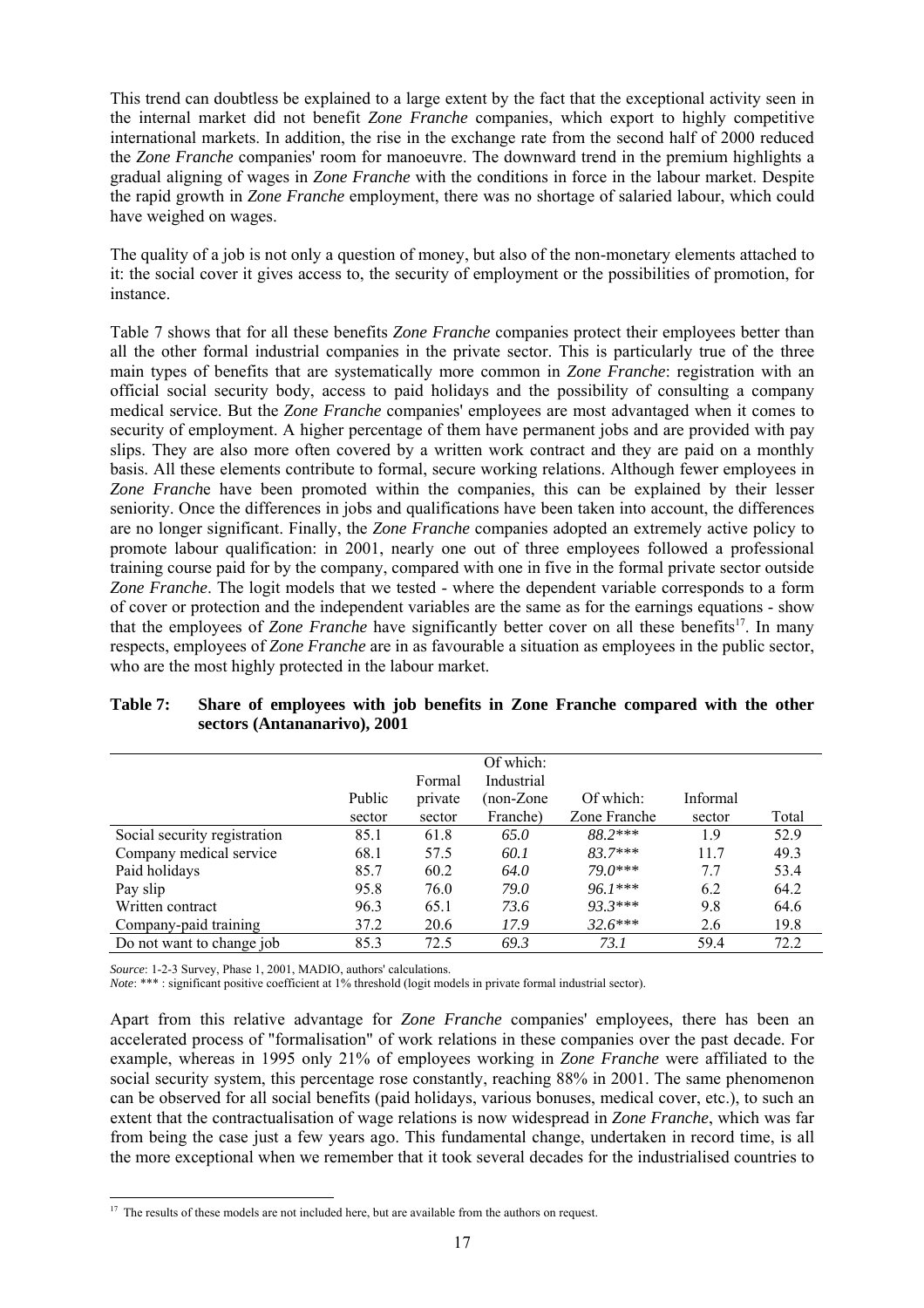achieve the same result. During the 80's and 90's there has even been the opposite trend towards increased insecurity in wage relations in most of the emerging countries (for a study on Latin America, see Saavedra, 2003). This positive trend for the Madagascan workforce is gradually spreading to the formal sector as a whole. It is probable that the model introduced by *Zone Franche* was a driving force behind this.

Finally, the *Zone Franche* companies treat their employees rather better than their counterparts in the private formal sector and, all the more so, than workers in the informal sector, although, as we have seen, the wage premium is tending to disappear. Doubtless, this favourable treatment of employees in *Zone Franche*, albeit relative, should not be attributed to philanthropic tendencies on the part of their managers, given that their main reason for coming to Madagascar was the low cost of labour. We believe that the phenomenon can be explained in three ways: first, as they are in direct contact with the world market and often come from developed countries, the entrepreneurs in *Zone Franche* are more likely to take into account the social practices in force in the industrialised countries where wageearning in companies is the norm. Second, as these companies are sometimes working in a hostile local environment, they are more vigilant in respecting legislation, particularly labour regulations, and this vigilance is further stimulated by active trade unions. Third and finally, the economic performance of export-oriented *Zone Franche* companies puts them in a better position to make concessions in terms of wage policy than other sectors that depend exclusively on the internal market. It is important to reverse the common assumption that EPZs deteriorate working conditions on the national labour market. In Madagascar's case, it is not the free zone companies that pull down the quality of salaried jobs, but the unfavourable conditions provided for employees, in force in the local labour market, that attract them to the country. On the contrary, their presence is likely to benefit the employees, by acting as an incentive to the other companies to align their social policies with theirs, which are usually more favourable.

However, employment in *Zone Franche* is not the ultimate horizon for wage earners, as shown by the employee satisfaction rates, which, albeit high, are no higher than the average (Table  $7)^{18}$ . Further proof of this is the high turnover of personnel, calculated by relating the number of employees who have left their companies during the year preceding the survey to the sum of those who left and those who are still employed there. It appears that the turnover is significantly higher in *Zone Franche*. Every year, about one out of five employees leave their job when they are working in *Zone Franche*, compared with a little over one out of ten in the formal private sector. This rate is notably far higher than that seen in Mauritius, where it is only around one out of twenty (Cadot & Nasir, 2001).

The advantages attached to working in *Zone Franche* mentioned above are in fact offset by a series of factors working in a negative way. These include the workload and the pace of work, both far higher than elsewhere. Integration in the world market and its demands in terms of competitiveness (costs, delivery times, quality) force the companies to tighten their labour management, with stricter controls on rates, assiduity and productivity. As for working hours, which increased steadily to reach 53 hours in 2001, they cause problems that are all the more acute as *Zone Franche* employs large numbers of women, who suffer, as elsewhere, from the phenomenon of the "double day", as they also have to cope with domestic tasks and the education of their children (Rambeloma, Rabeson & Andrianarison, 2002).

# **3. IMPACT OF THE CRISIS ON THE EPZs AND STAKES FOR THE FUTURE**

The Madagascan economy was sorely affected by the political crisis in 2002 and *Zone Franche* was the hardest hit of all. Although the first data available on the situation immediately following the crisis shows that activity picked up again rapidly - albeit partially - there are doubts as to whether there has not been a durable impact on the dynamics observed since the beginning of the 1990s. In fact, the

l <sup>18</sup> This relatively high satisfaction rate may seem to contradict the low average seniority levels for employment shown in Table 4. But the satisfaction index as defined here only concerns employees who have kept their jobs. It is overestimated in that it does not take into account employees who have left their jobs. Conversely, the low average job seniority levels is not only the result of a higher turnover in *Zone Franche*, but also of the fact that the special regime for free zone companies was created fairly recently and that their very strong recruitment campaigns automatically reduce the employees' average seniority.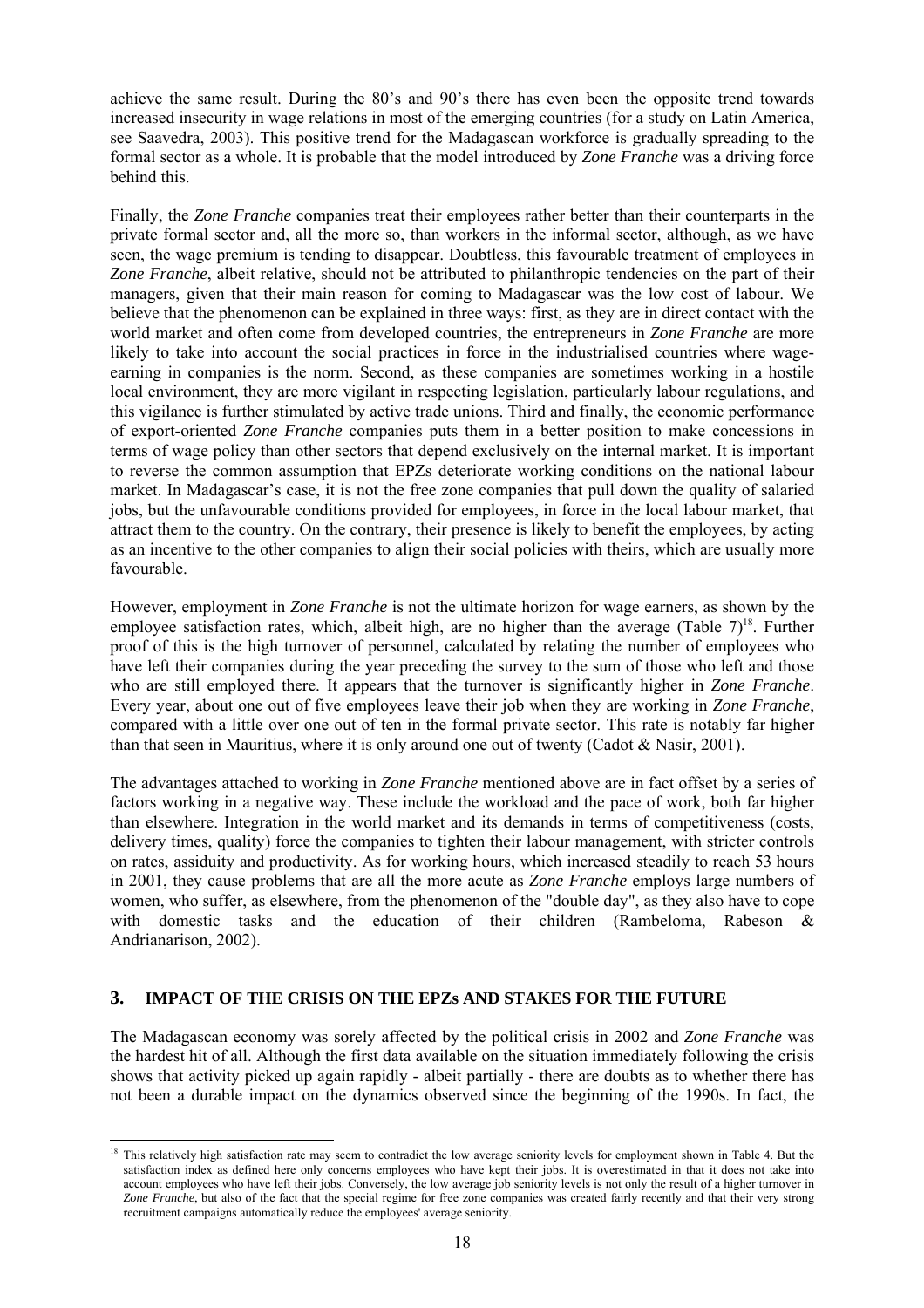following analysis shows that the main uncertainty is not so much a problem of the situation at home (evolution in the economic and political context in Madagascar) as that abroad, i.e. changes in the multilateral trade framework in the textile-clothing sector at the start of the new century.

The employment survey specially conducted in December 2002 and January 2003 in Antananarivo to measure the impact of the crisis enables us to make a diagnosis of the state of the labour market six months after the new President, Marc Ravelomanana effectively came to power, in July 2002. Although the capital's economy began to recover after the height of the crisis (at the end of the first quarter 2002), the negative marks were still very apparent. Between mid 2001 (date of the previous survey) and end 2002, the rate of activity fell by two points (from 59.7% to 57.8%), the numbers of unemployed increased by 71% and the rate of visible under-employment (defined as the proportion of people working less than 35 hours per week and who would like to work more hours) rose from 12% to 20%. Average real remuneration fell by nearly 6%, going hand in hand with an upsurge in income inequalities (Ramilison, 2003). The combination of the fall in work revenues and in the rate of employment resulted in a collapse in household purchasing power of 20.6% on average.

The crisis took a heavy toll among *Zone Franche* companies. Specialised in exports and using a high percentage of imported inputs, they suffered very badly from the blockade of the capital where nearly all of them are concentrated, which lasted several months. In addition, the breach of contracts in progress lead international buyers to cancel their orders and, given the political instability, to turn to more reliable suppliers. *Zone Franche* employment fell by over 60% in a year and a half, erasing in a single stroke the great progress made in the previous years. With 4% of jobs in the capital (compared with 10.2% in 2001), *Zone Franche*'s share went back to its 1995 level. The adjustment to the downturn in demand was clearly made in terms of quantity (jobs, working hours), rather than price. Nominal wages, difficult to reduce, more or less followed inflation (+19% over the period), which meant that those who managed to keep their jobs were practically able to maintain their purchasing power. The other institutional sectors reacted differently. There were no layoffs in the public sector, where wages were partially deindexed. As for the informal sector, it acted as a refuge for employees who had been made redundant and for new arrivals. The number of jobs in this sector grew by 12%. This growth in employment in a context of weak demand resulted in a significant reduction in average real incomes, which lost over 11%.

| Variation 2002/3-2001   | Public | Formal<br>private | Of which:<br>Industrial<br>$non-Zone$ | Of which:    | Informal |        |
|-------------------------|--------|-------------------|---------------------------------------|--------------|----------|--------|
| $\frac{1}{2}$           | sector | sector            | Franche)                              | Zone Franche | sector   | Total  |
| Number of jobs          | $+5.0$ | $-20.4$           | $-16.8$                               | $-60.7$      | $+12.0$  | $-0.5$ |
| Real monthly wage       | $-4.4$ | $+8.0$            | $-16.4$                               | $-0.8$       | $-11.1$  | $-5.3$ |
| Number of hours/week    | $+2.2$ | $-2.4$            | $+1.8$                                | $-6.1$       | $-2.9$   | $-3.2$ |
| Median real hourly wage | $-6.6$ | $+6.6$            | $+0.8$                                | $-2.7$       | $-1.9$   | $-8.8$ |

| <b>Table 8:</b> |  |  | Evolution of jobs and wages by institutional sector (Antananarivo), 2001-2002. |
|-----------------|--|--|--------------------------------------------------------------------------------|
|-----------------|--|--|--------------------------------------------------------------------------------|

*Source*: 1-2-3 Survey, Phase 1, 2001 and 2002/3, MADIO, authors' calculations. The wages and hours for the formal industrial sector only concern salaried workers.

To fine-tune the diagnosis, we mobilised the "Impact of the Crisis" survey, carried out in the Madagascan capital in May 2003. The survey tried to find the 3,000 households interviewed for the survey carried out two years previously in 2001, in order to question them about the causes and effects of the crisis and also their prospects. We managed to re-interview 2,500 of the households, i.e. an attrition rate of 16.6%. The first analyses show that, despite this high rate of loss, the resulting biases are weak, at least in the area that interests us here. Table 9 compares the impact of the crisis for all the households, compared with those in which one member worked in *Zone Franche* in 2001, distinguishing between those who continued to depend on it in 2003 and those who no longer worked there.

Although practically all the households declared that the crisis had had a negative impact on them and that it resulted in a loss of income, the form and intensity of the shock varies significantly depending on the type of household in question. Overall, households linked to *Zone Franche* were particularly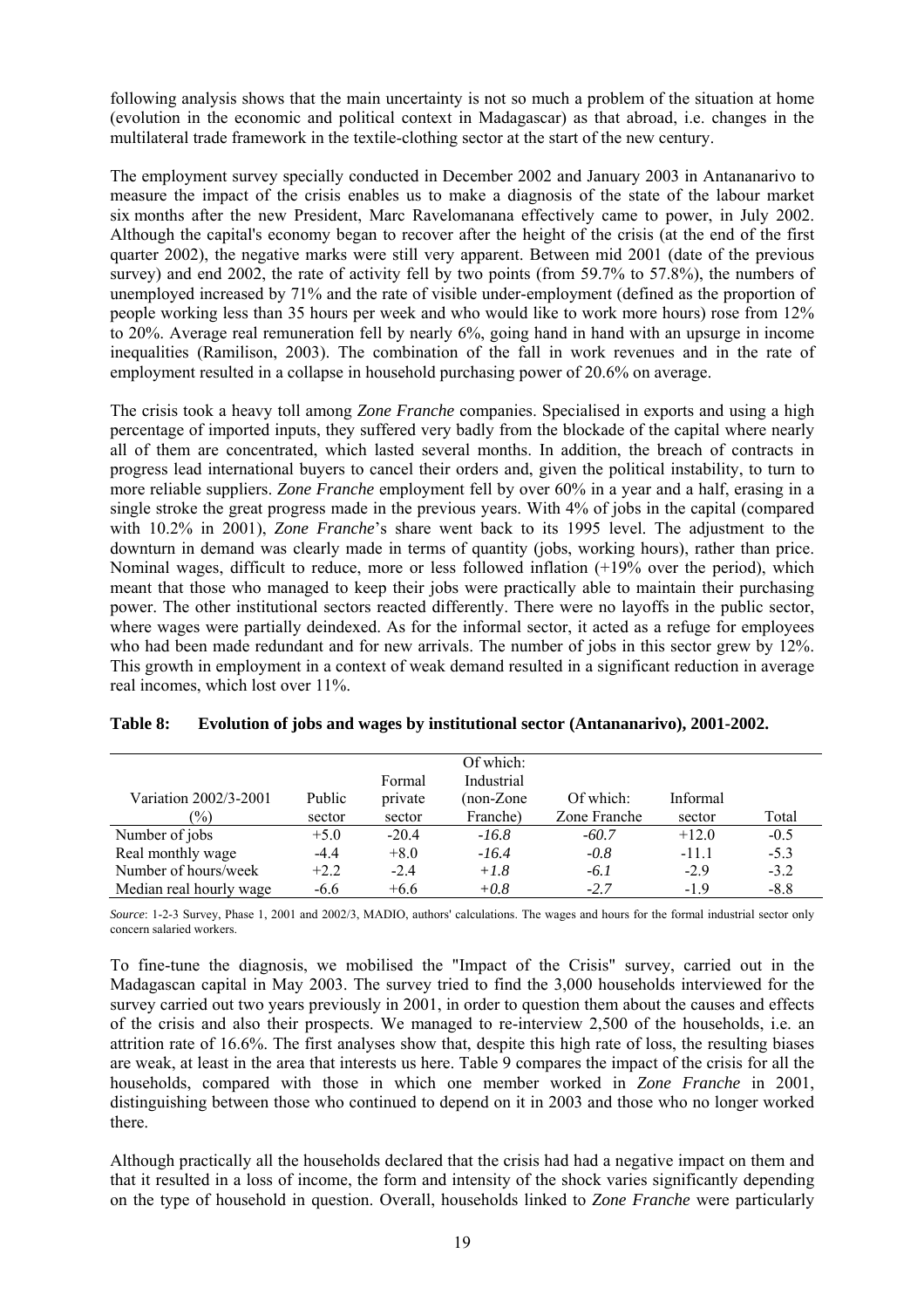affected by technical unemployment; and those who kept their jobs paid for this by even more massive technical unemployment. *Zone Franche* employees seem to have suffered a greater decrease in income, both for those who had kept their jobs and those who had lost them. Whereas the last quarter of 2001 was the highest point in the economic cycle before the crisis, there was a drastic drop in the first quarter of 2002. It can be estimated at nearly 30% for households in *Zone Franche*, compared with less than 20% for the others. The *Zone Franche* companies laid off large numbers of their employees during the second quarter and they clearly had more difficulties in finding alternative sources of income, equivalent to those that they had previously enjoyed. For the three categories of households, incomes recovered in the third quarter, although they were still much lower at the end of the year than they had been at the end of 2001.

|                                                       | $>=1$ member in Zone Franche |                  |         |
|-------------------------------------------------------|------------------------------|------------------|---------|
| Impact of the crisis shock                            | in 2001                      | Total            |         |
|                                                       | Zone Franche                 | Not Zone Franche |         |
| $\frac{1}{2}$                                         | in $2002$                    | in $2002$        |         |
| Percentage of households having answered "yes" to the |                              |                  |         |
| question:                                             |                              |                  |         |
| Negative impact                                       | 95.5                         | 92.5             | 89.0    |
| Fall in income                                        | 92.5                         | 95.5             | 87.0    |
| Loss of job                                           | 9.0                          | 18.6             | 8.9     |
| Technical unemployment                                | 24.3                         | 12.4             | 6.1     |
| Reduction of activity                                 | 32.4                         | 30.6             | 38.6    |
| Quantitative variation in income:                     |                              |                  |         |
| Q4 2001 - Q1 2002                                     | $-31.1$                      | $-25.6$          | $-19.3$ |
| Q4 2001 - Q2 2002                                     | $-36.6$                      | $-45.6$          | $-32.8$ |
| Q4 2001 - Q3 2002                                     | $-33.9$                      | $-40.4$          | $-28.2$ |
| Q4 2001 - Q4 2002                                     | $-22.2$                      | $-27.9$          | $-16.8$ |

#### **Table 9: Impact of the crisis on households (Antananarivo), 2001-2003.**

*Source*: 1-2-3 Survey, Phase 1, 2001 and Impact of the Crisis Survey 2003, MADIO, authors' calculations.

At the time of writing this article, we do not have data on employment after 2002. However, we do have information up to 2003 on the evolution of Madagascar's foreign trade, based on American and European national customs statistics, which enable us to give a more up-to-date diagnosis. Similarly to the employment statistics, the foreign trade figures point to the very strong plasticity of *Zone Franche* during the crisis and then to its remarkable responsiveness once the crisis was over.

For 2002 as a whole, total exports of clothing were practically halved to the American and European markets, which absorb nearly all such exports (Graph 4).<sup>19</sup> But as we can see, as soon as in 2003 there was a very rapid recovery of exports to the United States, which exceeded their pre-crisis level, making the US the *Zone Franche* main client, ahead of the EU. On the contrary, exports to the European Union only slightly recovered in 2003. In particular, the Mauritian companies which had relocated their textile production in Madagascar en masse, seem to be permanently discouraged by the political instability (Floréal and Novel, two of the main exporters of textiles to the EU have left for good). Still, the fact that total exports of clothing (USA+EU) were only less than 20% lower in 2003 than the pre-crisis level is a very promising result. Despite some companies having left, the immediate rise in the number of approvals for free zone companies as soon as the crisis was over confirms this continuing vitality. 30 authorisations were issued in 2003 (particularly for Asian companies), compared with 20 in 2002 and 43 in 2001.

l

<sup>&</sup>lt;sup>19</sup> On writing this article we have not received the ITC's mirror-data for 2002 and 2003. We have therefore used the American and European customs data to back up our arguments.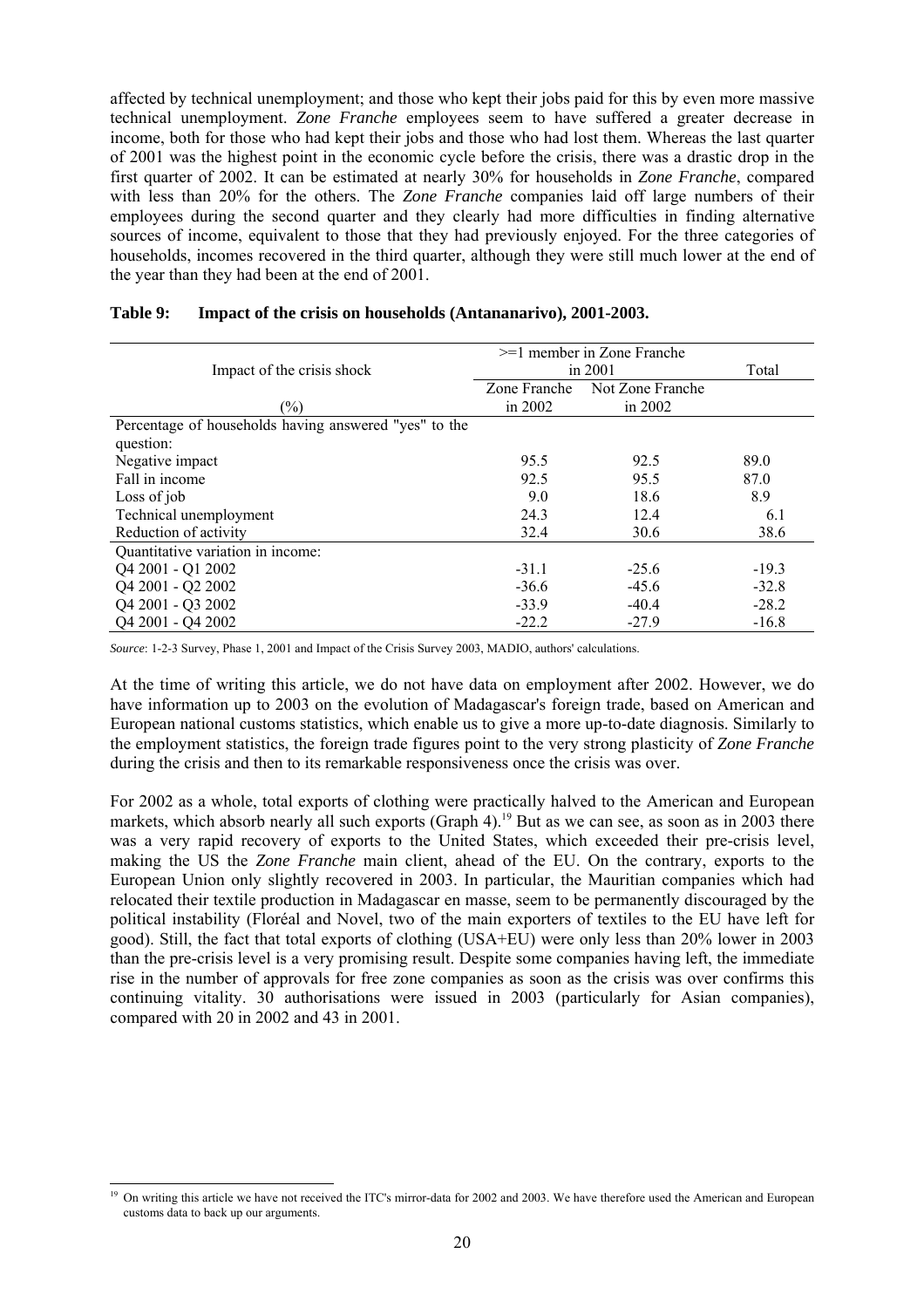

# **Graph 4: Madagascan exports of textile products to the USA and the EU (1998-2003)**

*Source*: Otexa and Eurostat.

For the EU, the data is only available for the first eleven months of 2003 (date for Greece being only available for the first 9 months) and is therefore extrapolated  $(x12/11)$  for the whole year.

The 2002 crisis highlighted the fragility of the *Zone Franche* system. Given that the investments in this sector are relatively light and hence very quickly profitable, companies can easily pull out whenever there is the slightest political, economic or social problem. Generally speaking, continued growth of *Zone Franche* in Madagascar will depend in the long term on whether or not they can remain competitive and on whether they continue to benefit from their present preferential conditions of access to the major markets. There is probably no need to be too worried about the first point, given the tax advantages offered to the *Zone Franche* companies and the current low level of wage costs, which guarantees an important competitive margin, although the business environment remains difficult. As is true in most LDCs, surveys carried out with investors are an opportunity for the latter to complain about the poor quality of infrastructures (transport, energy, etc.) which makes it difficult for them to run their factories, obtain supplies and distribute their products; to this must also be added the usual problems of governance, particularly with respect to corruption and incompetent administrations (Cadot & Nasir, 2001).

As far as market access is concerned, the AGOA is the main driving force behind the *Zone Franche* growth at present. Whilst authorising duty free access to the American market for the products concerned, the AGOA nonetheless imposes restrictive conditions in terms of inputs, which must come either from the United States or from other countries benefiting from the agreement. The extension until 2008 of the derogation granted to Madagascar authorising it to use Madagascan inputs in the clothing sector (Madagascar was initially supposed to benefit from the "third-party fabric provision" until 2004 only) will favour continuing growth of exports to the USA. However, it is only a temporary derogation and the obligation to respect the rules of AGOA in the long term by importing inputs from other African suppliers would lead to extra costs compared with the EPZs' current Asian suppliers. Madagascar also benefits from tax free access to the European market in the scope of the Cotonou Convention (signed between the EU and the ACP States) and since 1999 under the Everything But Arms (EBA) initiative, which covers all the LDCs. Under these agreements too, the rules of origin are particularly strict, notably for the EBA (inputs from third-party countries must not exceed 10% of the product's factory value compared with 15% under the Cotonou Convention). Yet, like the other ACP countries, after 2008 Madagascar will only be able to benefit from the Cotonou Convention if it signs an Economic Partnership Agreement with the EU. Failing this, it will be offered the less favourable conditions of the EBA initiative. Madagascar will be obliged to adapt in order to satisfy the requirements imposed by the USA and the EU in terms of rules of origin and thereby keep preferential access to their markets. This is a good opportunity to develop an internationally competitive cotton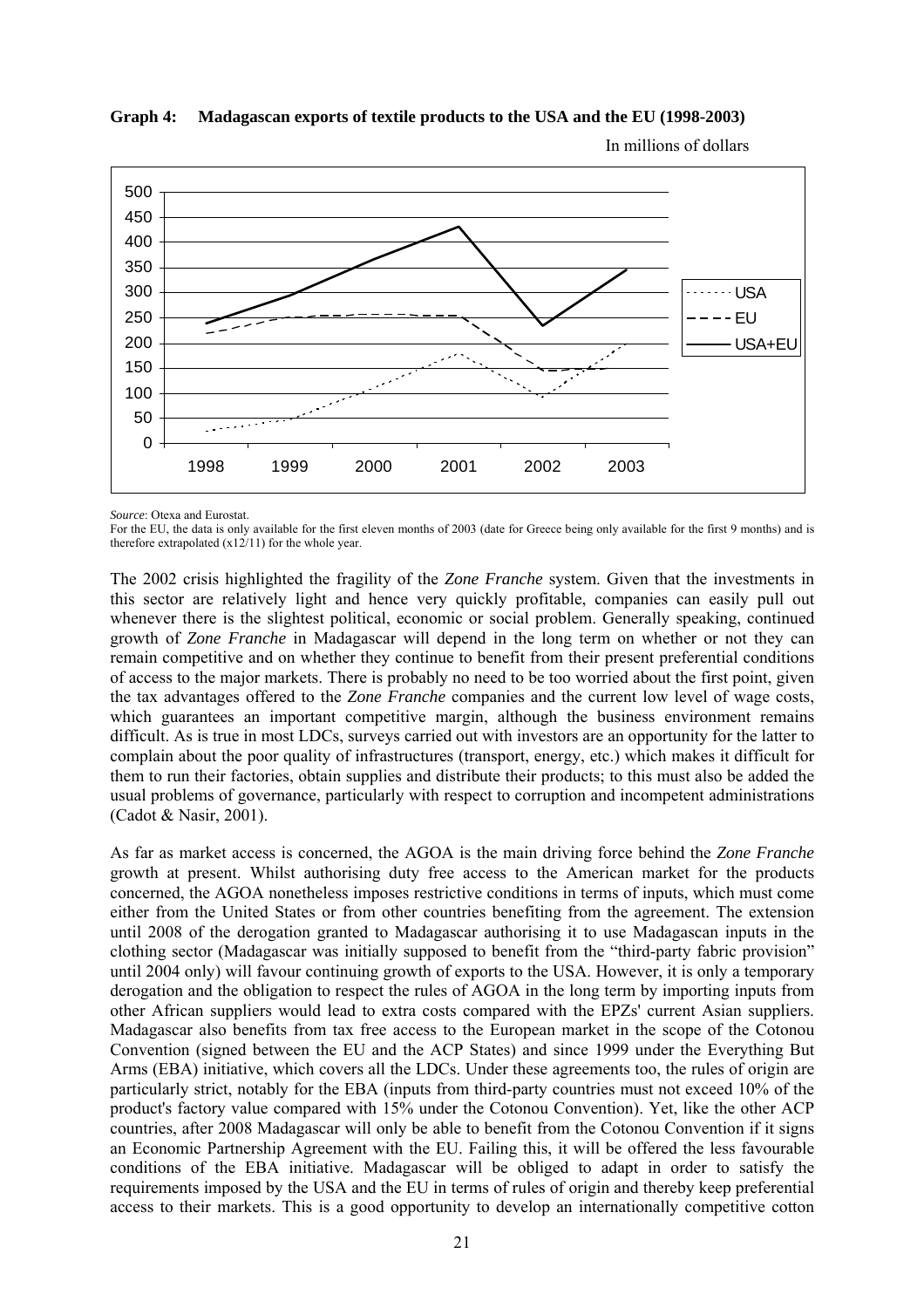industry in Madagascar, which would require major reorganization in the sector (Integrated Framework, 2003).

The main threat facing *Zone Franche* is the dismantling of the customs quotas imposed under the Multi-Fiber Agreement (MFA) on 1st January 2005. It is widely recognised that there is a strong correlation between growth in the EPZs and the MFA in general, given that for over thirty years the investments in these zones have served to get round textile quotas (Jayanthakumaran, 2003). Simulations designed to assess the impact of the ending of the MFAs suggest that there will be a concentration of textile production in certain parts of the world, mainly to the benefit of Asian countries, particularly China, a member of the WTO since 2001 (Fouquin, Morant, Avisse, Minvielle & Dumont, 2002). Even though one of the main motivations for Asian investments in *Zone Franche* will no longer exist (the latter are cashing in on the current situation to strengthen their sales networks in the American market), it is important to note that *Zone Franche* will continue to benefit from special tariffs granted under the preferential agreements concluded with the USA and the EU, whereas this is not the case for the Asian exporters. In addition, *Zone Franche* will benefit from the Agreement on Subsidies and Countervailing Measures (ASCM) signed in the framework of the WTO, which prohibits export subsidies for countries with per capita income exceeding 1,000 dollars (this agreement has been in force since 2003, but several countries, including Mauritius, have obtained a derogation until 2007), as Madagascar does not fit into this category. In the long term, the application of this agreement will strengthen Madagascar's competitiveness, as most of the EPZs in competitor countries are likely to disappear, or at least to put an end to their main tax incentive schemes.

Overall, the success of *Zone Franche* was the main impetus of growth in employment and exports in the last decade and made a major contribution to the economic recovery observed from 1995, after a long period of decline. Beyond the case of Madagascar, this success backed up the idea that the use of EPZs to develop a productive manufacturing base was a possible path for African countries. A contrario, the possible questioning of this success story would be fraught with consequences and lessons. First of all, it would oblige Madagascar to draw up an alternative growth model. Then it would suggest that these countries are condemned to keep their traditional specialisations in primary products and that there is no option but to base development strategies on these sectors, which are their true competitive advantage (Wood & Mayer, 1998).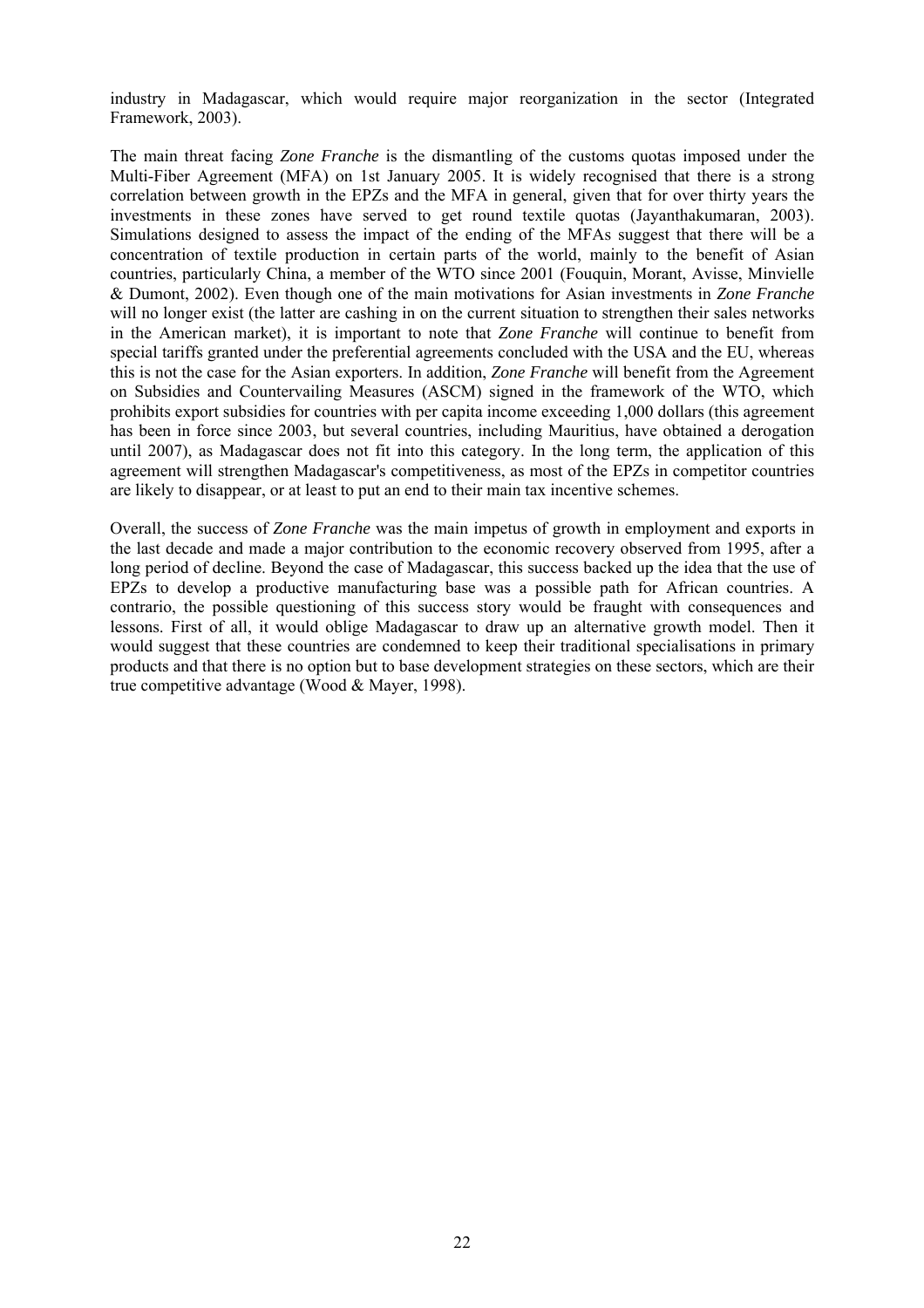#### **BIBLIOGRAPHY**

Banque centrale de Madagascar (2002), *Rapport annuel 2001*, Antananarivo.

- Cadot O. & Nasir J. (2001), *Incentives and Obstacles to Growth : Lessons from Manufacturing Case Studies in Madagascar*, Regional Program on Enterprise Development, Discussion Paper N°117, World Bank, Washington.
- Cling J.-P., Gros J.-B., Letilly G., Martinet S. & Valersteinas B. (2002), Les zones franches d'exportation. *DREE Dossiers*, octobre, ministère de l'Economie, des finances et de l'industrie.
- Cogneau D. (2000), La formation du revenu des ménages à Antananarivo : une microsimulation en équilibre général pour la fin du siècle, *Economie de Madagascar* n°4, BCM/INSTAT, Madagascar, pp.131-155.
- Fouquin M., Morant P., Avisse R., Minvielle G., Dumont P. (2002), *Mondialisation et régionalisation : le cas des industries du textile et de l'habillement*, Document de travail CEPII N°8, septembre.
- GEFP (2002), *Les entreprises franches*, Web site accessed November 20, 2003, www.epz.mg.
- Gibbon P. (2003), The African Growth and Opportunity Act and the Global Commodity Chain for Clothing, *World Development* Vol.31, N° 11: 1809-1827.
- Glick P.J., Randrianasolo J.-B. & Roubaud F. (2004), *The Urban Labor Market in Madagascar through Growth and Crisis, 1993-2002*, mimeo, Cornell university/DIAL, Ithaca and Paris.
- Gros J.-B., Letilly G. & Martinet S. (2002), *Performances commerciales, compétitivité et diversification des économies subsahariennes*. Ministère des Affaires étrangères, DGCID, Série rapports d'étude.
- ICFTU (2003), *Export Processing Zones Symbols of Exploitation and a Development Dead-End*, International Confederation of Free Trade Unions, Brussels, September.
- ILO (2003), *Employment and social policy in respect of export processing zones (EPZs)*, International Labour Office, Governing Body, Committee on Employment and Social Policy, Geneva, March.
- Integrated Framework (2003), *Madagascar*; Diagnostic Trade Integration Study, Volume 1, draft, August 15.
- Jayanthakumaran K. (2003), Benefit-Cost Appraisals of Export Processing Zones: A Survey of the Literature, *Development Policy Review*, 21 (1): 51-65.
- Jenkins M., Esquivel G. & Larrain F. (1998), *Export Processing Zones in Central America*, Development Discussion Paper N°646, Harvard Institute for International Development, August.
- Johansson H. & Nilsson L. (1997), Export Processing Zones as Catalysts, *World Development*, Vol. 25, N°12: 2115-2128.
- Kusago T. & Tzannatos Z. (1998), *Export Processing Zones: A Review in Need of Update*, World Bank Social Protection Discussion Paper N°9802.
- Madani D. (1999), A review of the role and impact of Export Processing Zones, World Bank Working Paper N°2238, November.